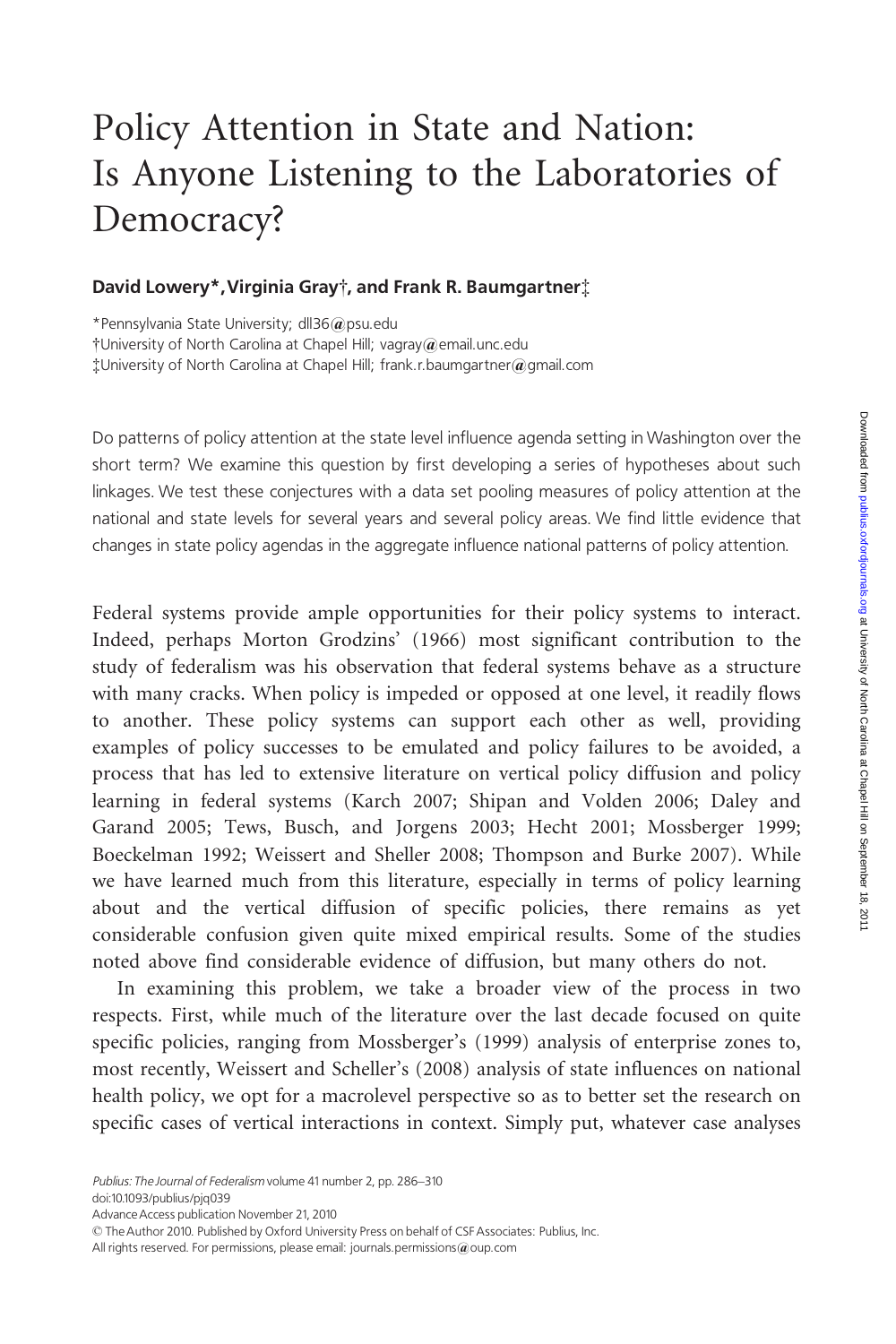tell us about the vertical diffusion of a specific policy (and, indeed, they can tell us a lot!), they—in the end—cannot tell us how these specific cases fit into more general patterns of policy learning and diffusion. Is a specific case of learning or diffusion an exception to the more general pattern or part of it? Indeed, we know little most likely because of the difficulties of doing such research—about policy diffusion and learning at the macrolevel by which to set the more specific policy literature in context.

Second, some of the null results in the policy literature might result from the use of too rigorous a criterion for learning or diffusion. That is, it may not be so much the specific *content* of a policy that diffuses as "attention" to the issue it is designed to address. In recent years, of course, considerable attention has been accorded to the politics of attention (Baumgartner and Jones 1993; Jones and Baumgartner 2005). The rationale for this research is clear. Before policy solutions are developed, attention must focus on the policy problem the solutions are intended to address. Further, much of the research in the policy agenda's literature employs macrolevel analyses suitable for addressing our first argument above. Still, despite the extensive and still growing body of research in the politics of attention literature, scholars have only recently begun examining cross-jurisdiction influences on policy attention. And it is here that this literature can usefully connect to the literature on policy diffusion. That is, before 'policy solutions' can diffuse, 'policy attention' at one level of government must be synchronized with that of another. Further, the politics of attention literature examines a much broader range of potential interactions across levels of government going beyond only positive emulation of one government by another. Especially important here are vertical interactions entailing negative response on the part of one level of government to policy actions of the another, actions that might include policy push-back or even, in the case of the national government, preemption.

Approaching the problem of understanding vertical interactions within federal systems from a macrolevel perspective by focusing on the politics of attention rather than diffusion or policy learning may help us to reconcile or at least place in context some of the mixed findings in the literature. But as yet, we know little that is systematic about such processes of shared attention across levels of the federal system, especially in terms of how their separate agenda processes influence each other over the short term. Recently, however, Baumgartner, Gray, and Lowery (in press 2009, available at: [http://prq.sagepub.com/cgi/rapidpdf/1065912908322407v1\)](http://prq.sagepub.com/cgi/rapidpdf/1065912908322407v1) examined how policy attention across a range of issues as measured by Congressional hearings influences attention in the policy agenda process in the states as captured by patterns of bill introductions across those same policy areas. They found strong if complex and varied links over the very short term, suggesting that attention in the national agenda-setting process has considerable influence on policy attention in the states. Indeed, they found evidence of emulation and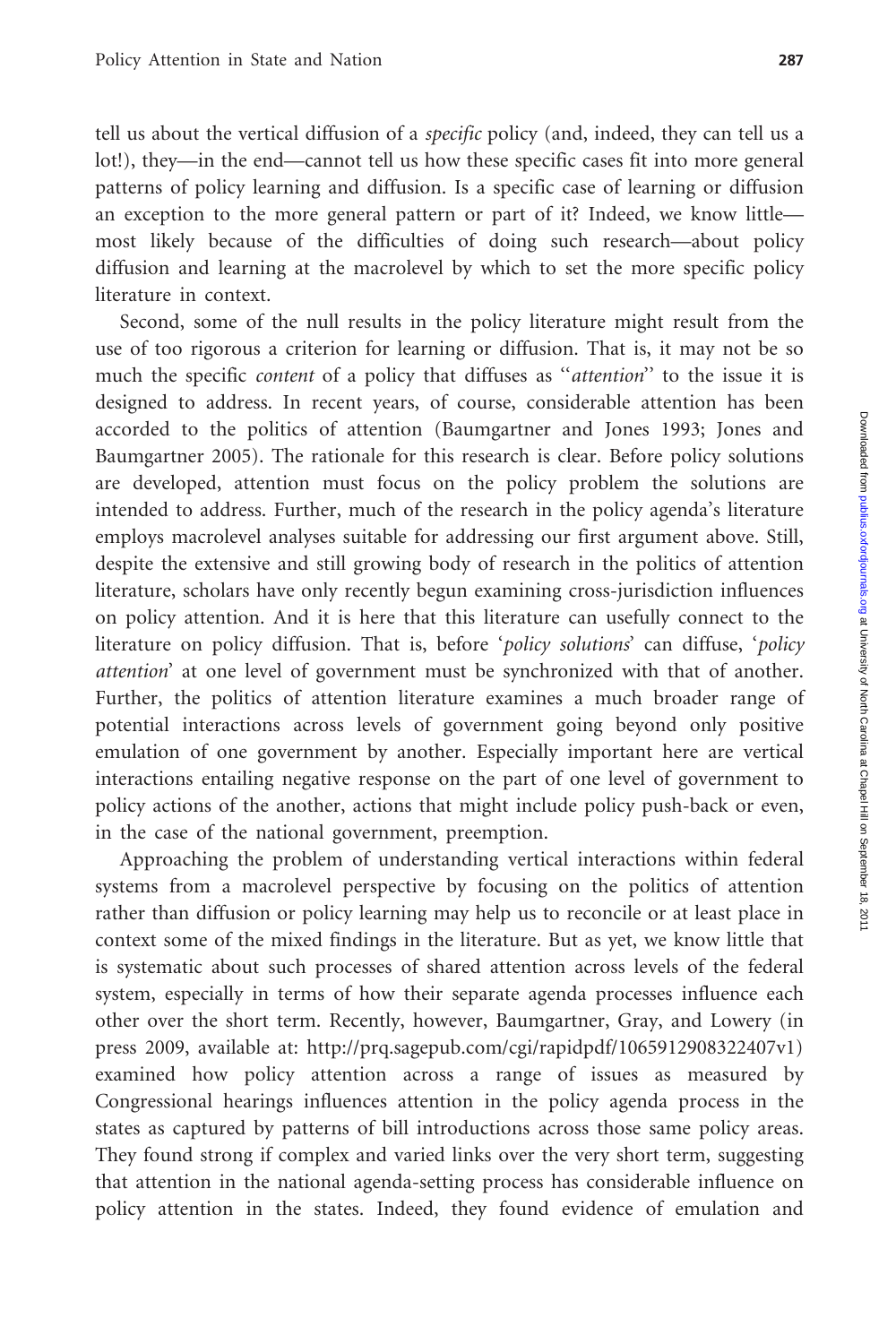substitution as well as of contemporaneous response—in the attention given to different policy topics running from the American national government to the states. This finding raises the obvious question of whether this direction of influence is reciprocated. That is, do patterns of policy attention at the state level then, in the aggregate, influence agenda setting in Washington over the short term? We examine this question by first developing—based on Baumgartner, Gray, and Lowery's (2009) analysis—a series of hypotheses about such linkages. We then test these conjectures with a data set pooling measures of policy attention at the national and state level for several years and several policy areas.

## State Influence on the National Agenda

Policy attention at one level of government might be linked to attention at another level in several different ways. At the heart of all of these mechanisms is the democratic process linking politicians and their constituents. That is, at the most simple, artifactual level, national (Erikson, MacKuen, and Stimson 2002), and state (Erikson, Wright, and McIver 1993) legislators are politicians who have strong incentives to respond to constituent needs. Constituents determine their tenure in office and, as a result, public policy is linked, if in a sometimes complex manner, to public policy. More to the point, state and national legislators share the same constituents. Thus, national and state agendas might well be coupled or at least appear to be coupled as the politicians at different levels of government independently pursue their electoral interests. More substantively, state and national attention to specific policies is hardly segmented in a classic layer cake fashion (Grodzins 1966). Many presumptively state issues—including regulation of health maintenance organizations (HMOs), the death penalty, abortion, and even the fate of Terry Schiavo—have been the focus of Congressional attention. Federal actions or inactions on such issues take place alongside independent state activity. Thus, separate actions at one level of the federal system may well influence the other. The Defense of Marriage Act of 1996, for example, was both plausibly influenced by prior state activity and then DOMA influenced subsequent state legislation. And, at least in terms of the impact of federal activity on state policy agendas, these influences can occur rather quickly. Baumgartner, Gray, and Lowery (2009) report that variations in federal policy attention as measured by numbers of Congressional hearings on a topic had a measurable impact on state policy attention as captured by bill introductions in state legislatures on those topics both contemporaneously and with a one-year lag. Thus, it seems reasonable to expect that a similar pattern of influence—but operating in the other direction—might operate. Several such patterns are possible.

The first is the simple 'contemporaneous effect' alluded to above with both levels of government struggling simultaneously with a common policy problem or issue.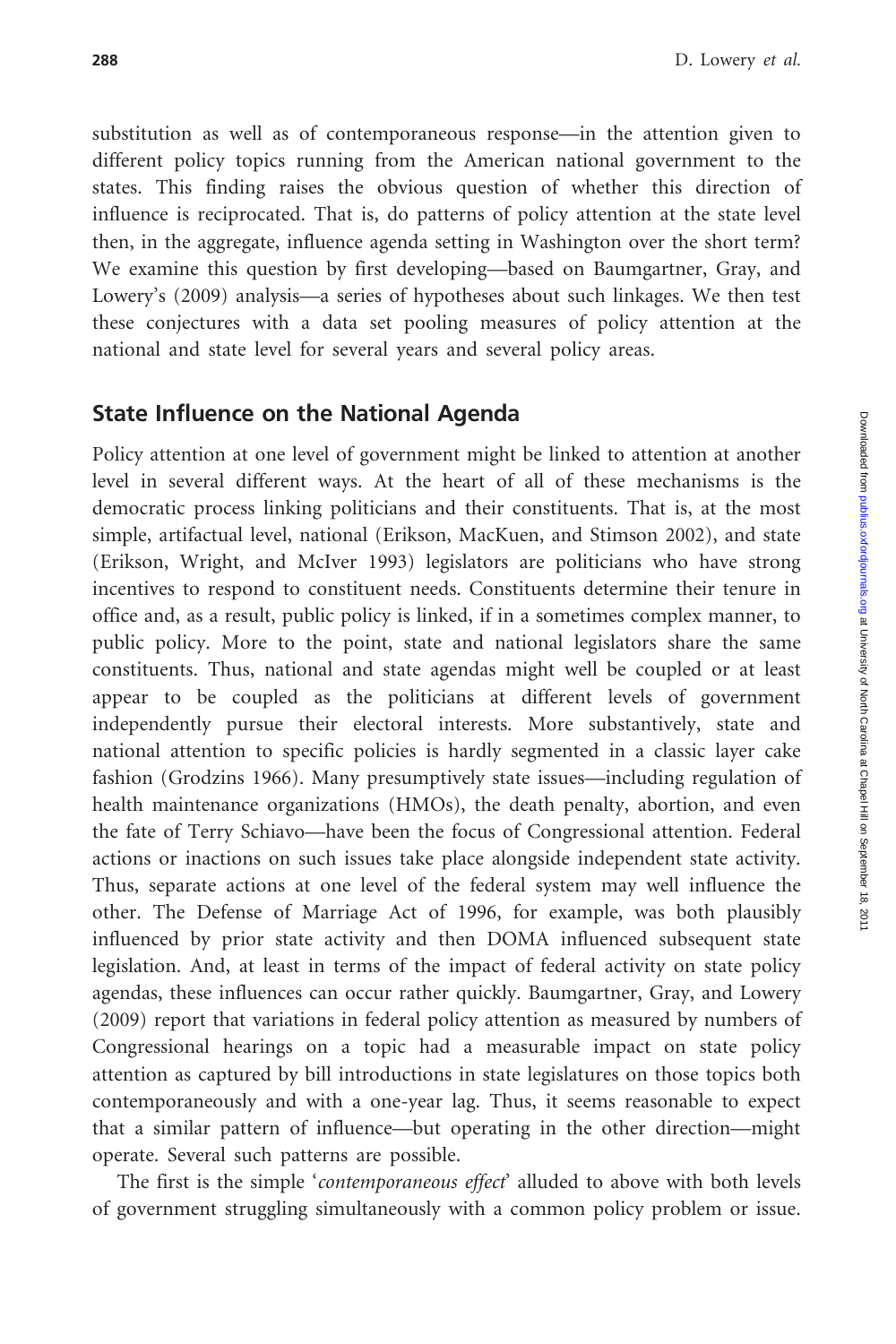In this view, legislative agendas at all levels reflect less each other than real policy issues facing society and the political demands of the public for their solution. Several mechanisms might plausibly insure such a common pattern of response to policy problems. Truman (1951, 511), for example, identified the locus of interest mobilization as disturbances in society. Organized interests engage in political activity to secure redress for these disturbances. More to the point, it is not obvious that organized interests seek such redress at different levels of government in a purely sequential fashion. Moreover, legislative entrepreneurs at all levels of government have powerful electoral incentives to monitor their constituents' concerns (Wawro 2000; Weissert 1991; Mintrom 1997). Political parties at all levels win elections by finding issues on which to campaign (Rabinowitz and Macdonald 1989). 'If legislators, parties, and organized interests at all governmental levels respond swiftly to the same disturbances in society, then we should see the content of legislative agendas at both the national and the state level changing in a contemporaneous and non-causal manner reflecting the public's concerns'.

A second possible form of linkage is a substitution effect where attention to policies is pursued in different venues provided by our federal structure of government in a sequential fashion. This idea was noted by Truman (1951, 323) and Grodzins (1966), who argued that the federal system can be viewed as a structure with many cracks through which influence may be exercised. Patterns of influence impeded at one level may find opportunities for influence at another. Indeed, state officials often frame their attention to problems as a response to federal inaction or what Krane (2007, 462) has called in the context of environmental policy during the administration of George W. Bush ''filling a policy void.'' Thus, in justifying his state's more rigorous than average environmental laws, former California Governor Gray Davis (2002) noted that, ''The federal government and Congress, by failing to ratify the Kyoto treaty on global warming, have missed their opportunity to do the right thing. So it is left to California, the nation's most populous state and the world's fifth largest economy, to take the lead.'' Similar responses by the states have been noted in regard to state attention to health policy following the failure of President's Clinton's comprehensive health care proposal in 1994 (Gray, Lowery, and Godwin 2007a, 2007b; Gray, Lowery, Monogan, and Godwin 2010). Martha Derthick (2002) has chronicled the successful legal actions of the attorneys general of forty-six states against the tobacco industry after Congress failed to regulate. Perhaps the best current example is immigration where, in reaction to Congress's failure to act in 2007, 1,562 immigration-related bills were introduced in the fifty state legislatures in 2007, triple the number in 2006; 240 of them were enacted into law (National Conference of State Legislatures 2009). Bill introductions and enactments continued at roughly the same pace in 2008, but picked up in the first half of 2009. Such responses on the part of the states may not be entirely a function of neglectful inaction on the Downloaded from publius.oxfordjournals.org at University of North Carolina at Chapel Hill on September 18, 2011 Downloaded from [publius.oxfordjournals.org](http://publius.oxfordjournals.org/) at University of North Carolina at Chapel Hill on September 18, 2011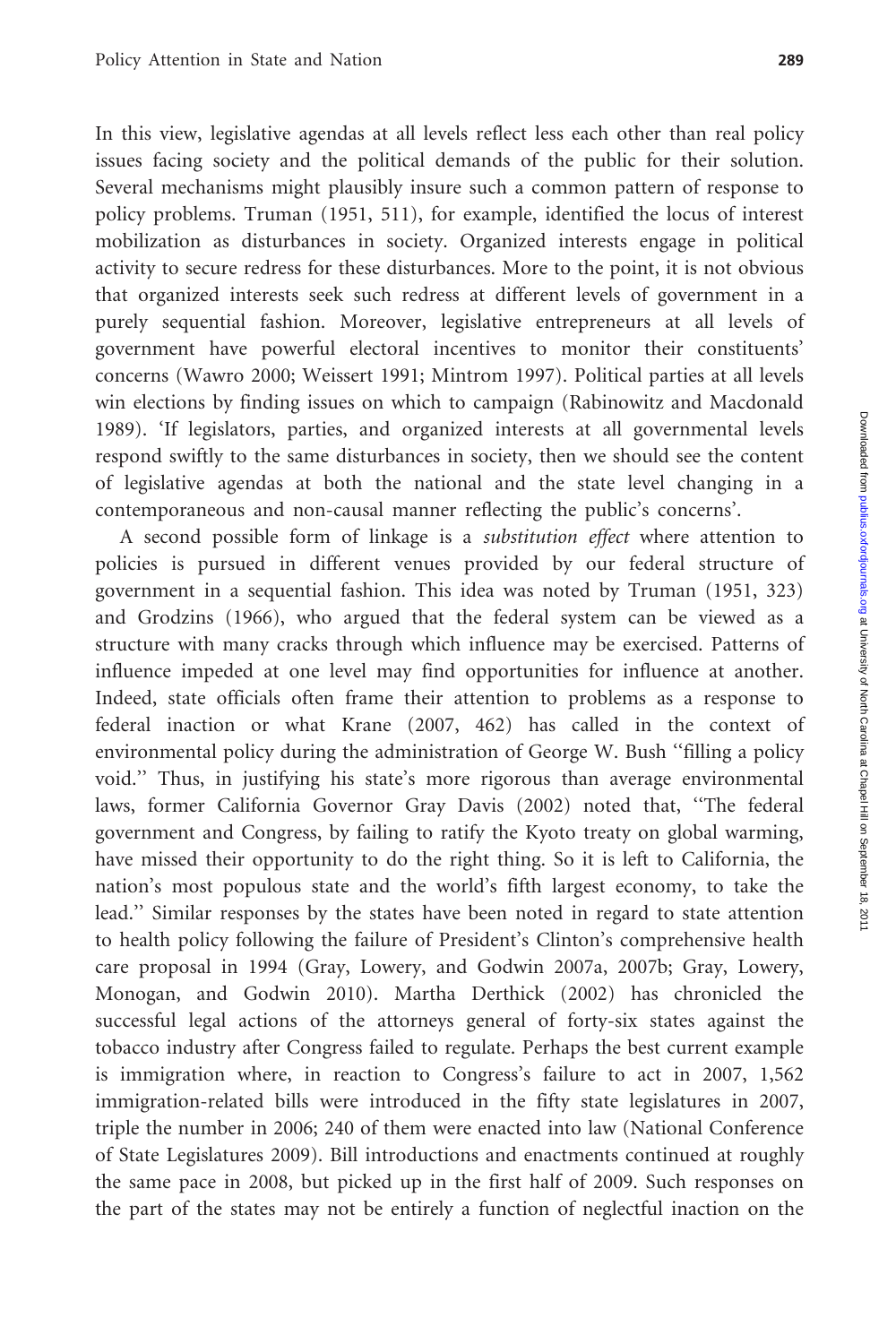part of the national government. Indeed, in what they call ''one of the classic virtues of federalism,'' Pickerill and Chen (2007) argue that state experimentation—as with the regulation of medical marijuana—might be encouraged by deliberate and thoughtful national policy inaction when a policy issue remains politically unresolved and controversial.

The inverse—the national government stepping in to fill a void left by state inactivity or incapacity—may be true as well, although very recent examples are perhaps more difficult to identify in the modern era of expansive national government. One classic example is civil rights where the national government addressed the issue only after the states, especially southern states, failed to do so. Nathan (1990) argues that there is an ideological direction to the swing of the federalism pendulum: during liberal periods when society as a whole favors governmental action in a new field or of new kind, proponents will find it more efficient to concentrate their energy on achieving meaningful policy change at the center. And lest the current generation of scholars forget a less recent period of federalism, this was certainly one of the underlying rationales—the incapacity and unwillingness of the states to address critical national issues—offered to justify the expansion of national powers in the period from the depression era through the Johnson administration (Reeves 1990; Bowling and Wright 1998).

A third and we think more typical relationship between Congressional and state legislative activity is a stimulation effect reflecting many of the examples we noted earlier. Importantly, such stimulation may be negative, a form of critical response, or positive, a form of emulation.<sup>1</sup> Activity in Washington will necessarily stimulate state law-making in those situations, such as the ''No Child Left Behind Act,'' where federal acts have significant negative consequences for state laws and regulations. Indeed, state actions may be in the form of a push-back or resistance, as was certainly seen in the case of the ''No Child Left Behind Act'' (Shelly 2008). Such push-back may be common on policies entailing significant national funding and mandates (Gormley 2006; Dinan 2008) or involving policy changes that represent sharp departures from the status quo of prior federal policy, as was the case with state reactions to a number of national policies during the administration of George W. Bush (Krane 2007). The inverse, of course, may be true as well. When liberal policy activity at the state level—for example, on regulating fire arms, legalizing gay marriage, or allowing assisted suicide—during the administration of George W. Bush threatened conservative mores, the GOP was not adverse to efforts to preempt or at least constrain state policy activity. Critically, such stimulative links in policy attention in the federal systems are rarely considered in the policy diffusion and learning literatures precisely because they are essentially negative or reactant rather than positive or emulative. Still, it seems more than reasonable given these examples to expect that policy attention might well diffuse even if the policy lessons or policy instruments do not.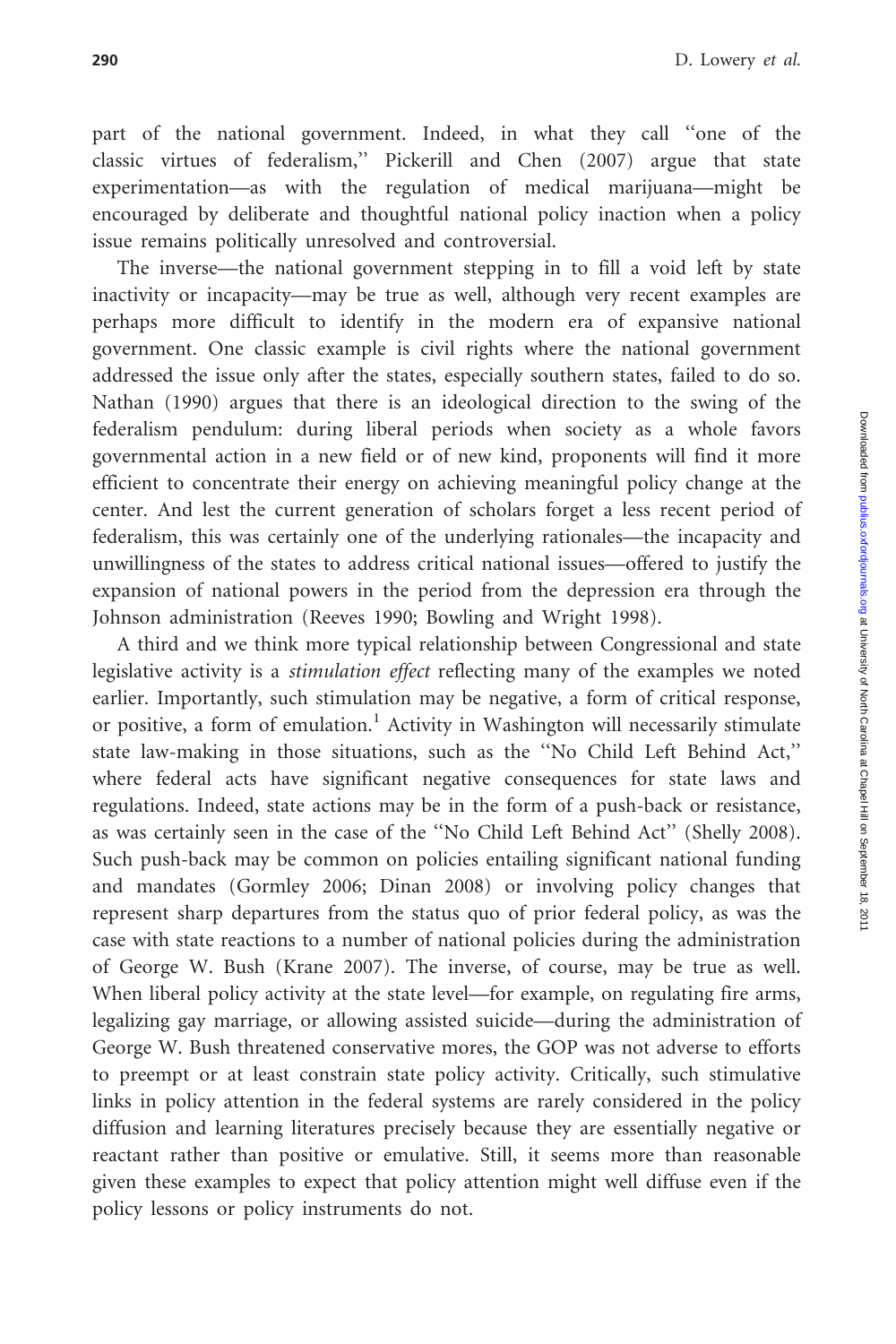Stimulation resulting in emulation represents the more classic view of the states as policy laboratories and is often the focus of the diffusion and policy learning literatures. From adoption of the income tax to regulatory policies, states have often taken the lead in attending to emerging policy issues. Such a linkage may better reflect a diffusion of legislative entrepreneurship, where national legislators see that there is electoral hay to be made in following a path already trail-blazed by the states. National interest organizations and party entrepreneurs may mobilize for similar reasons, learning from watching their colleagues in the states. Other scholars place the federal government's receptivity to state policy ideas in the socialization experiences members of Congress had early in their careers. Representatives often served earlier in state legislatures where they internalized state-level policy agendas; once in Congress, they bring these ideas to the table, and thus the Congressional agenda comes to look more like the states' (Berkman 1993). A good example of policy diffusion/learning is the Personal Responsibility and Work Opportunity Act of 1996 which contained the TANF welfare reforms that had percolated up from the states. In the 1980s, many states had experimented with ''workfare,'' ''learn fare,'' and so on within the AFDC program, and their experiences provided some of the substance for the new federal program and, even more important, the political legitimation for stricter policies overall (Hecht 2001, 23). Hecht's analysis showed that nearly 60 percent of states' welfare experiments between 1978 and 1996 were later picked up by the national government (2001, 102).

Other case analyses have been far less supportive of this expectation, however. As noted earlier, Weissert and Scheller (2008) found little evidence that state experimentation on health care led to identifiable action at the national level between 1993 and 2006. Similarly, Boekelman (1992), Mossberger (1999), and Thompson and Burke (2007) found little or no evidence that federal policy was subsequently influenced by state activity on the policies they studied. Still, we do not know if these negative cases are exceptions—albeit important ones—to a more general pattern of policy learning across levels of government of if a broader focus on policy attention—which would encompass both the negative and positive stimulation—would tell us a different story. Even in the absence of policy learning, attention to a policy topic by state governments, through either emulation or critical reaction might lead to changes in the attention to an issue at the national level of government.

Still, we must keep in mind a strong null hypothesis that state policy activity may have little impact on the national policy agenda. This null hypothesis has a stronger theoretical foundation than merely the negative case results of Weissert and Scheller (2008), Boekelman (1992), Mossberger (1999), and Thompson and Burke (2007). Peterson (1995) argued for a functional theory of federalism in which each level of government focused on policy areas in which it was most competent. This theory explained why the federal government focused on redistributive policies, while state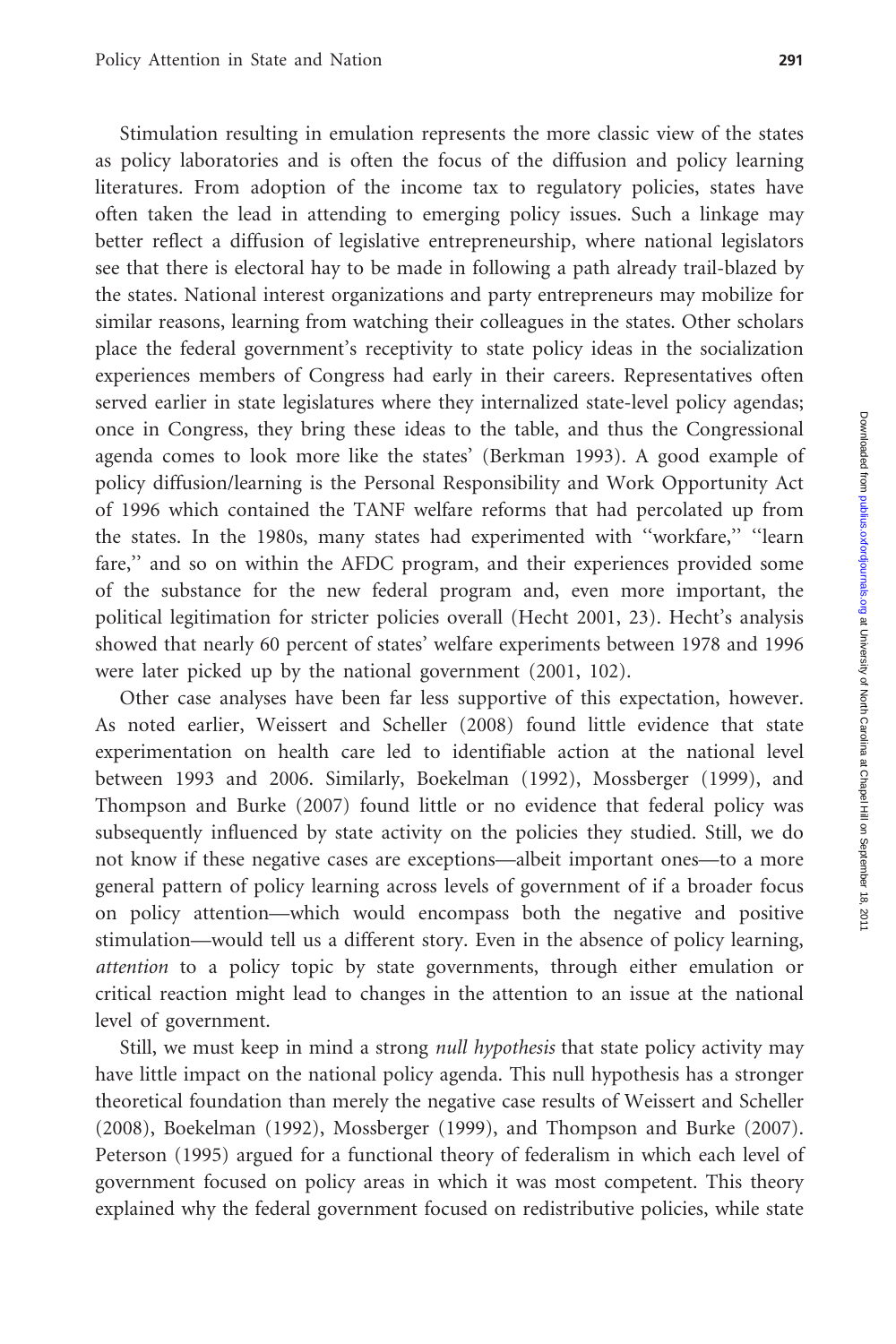and local governments concentrated on developmental policies. And certainly, despite ever more rapid diffusion of policy innovations, not all states focus on the same issues at the same time (Gray et al. 2005). Thus, it is not obvious that the states as a whole might influence the national policy agenda in a systematic manner. And even if state agendas moved together in lockstep, much of what attracts the attention of state legislators may well not be what concerns their national counterparts. This would be especially true for a number of issues that are mainly influenced by national policy or on the other hand mainly by state policy. State attention to corrections policy, for example, may be partly related to federal concerns. Still, the states are the primary force behind corrections policy whereas the federal role is very limited. The reverse is true with regard to other policies of broader national concern, such as nuclear proliferation. Thus, different policy areas of concern to the states feature more or less involvement of the federal government. This might well suggest that, at best, we should expect a more limited impact of state policy activities on the distribution of federal attention to issues in those areas where the states play relatively little role. And last, given Baumgartner and Jones' (1993) punctuated equilibrium model, legislative agendas are quite sticky, changing only periodically and with some difficulty. If so, then it is not clear that the national policy agenda would respond in anything close to a contemporaneous manner to activity at the state level. For example, the collapse of President Clinton's national health care proposal in 1994 arguably did lead to greater state attention to health care, but this developed rather slowly over several years as the realization that the national government was, at least for a time, out of the health care game (Gray, Lowery, and Godwin 2007a, 2007b). ''In short, there are also plenty of good reasons to not expect to find a strong short-term relationship between aggregate levels of state policy attention and such attention at the national level.''

## Exploring the State-National Agenda Connection

#### Design and Data

Examining these hypotheses at the macrolevel is difficult given our need to broadly measure both federal policy agendas and the policy agendas of the fifty states over time. Quite simply, generating time series data on the latter is an extremely time-intensive activity. To address this problem, we employ two existing data sets on, respectively, Congressional and state agenda setting in a pooled cross-sectional, time series research design, thereby producing a data set on policy attention to a smaller number of policy topics over a relatively short set of years.

The dependent variable in the analysis is change in national policy attention, which we measure by numbers of Congressional hearings on a topic from the Policy Agendas Project (www.policyagendas.org), a now standard measure of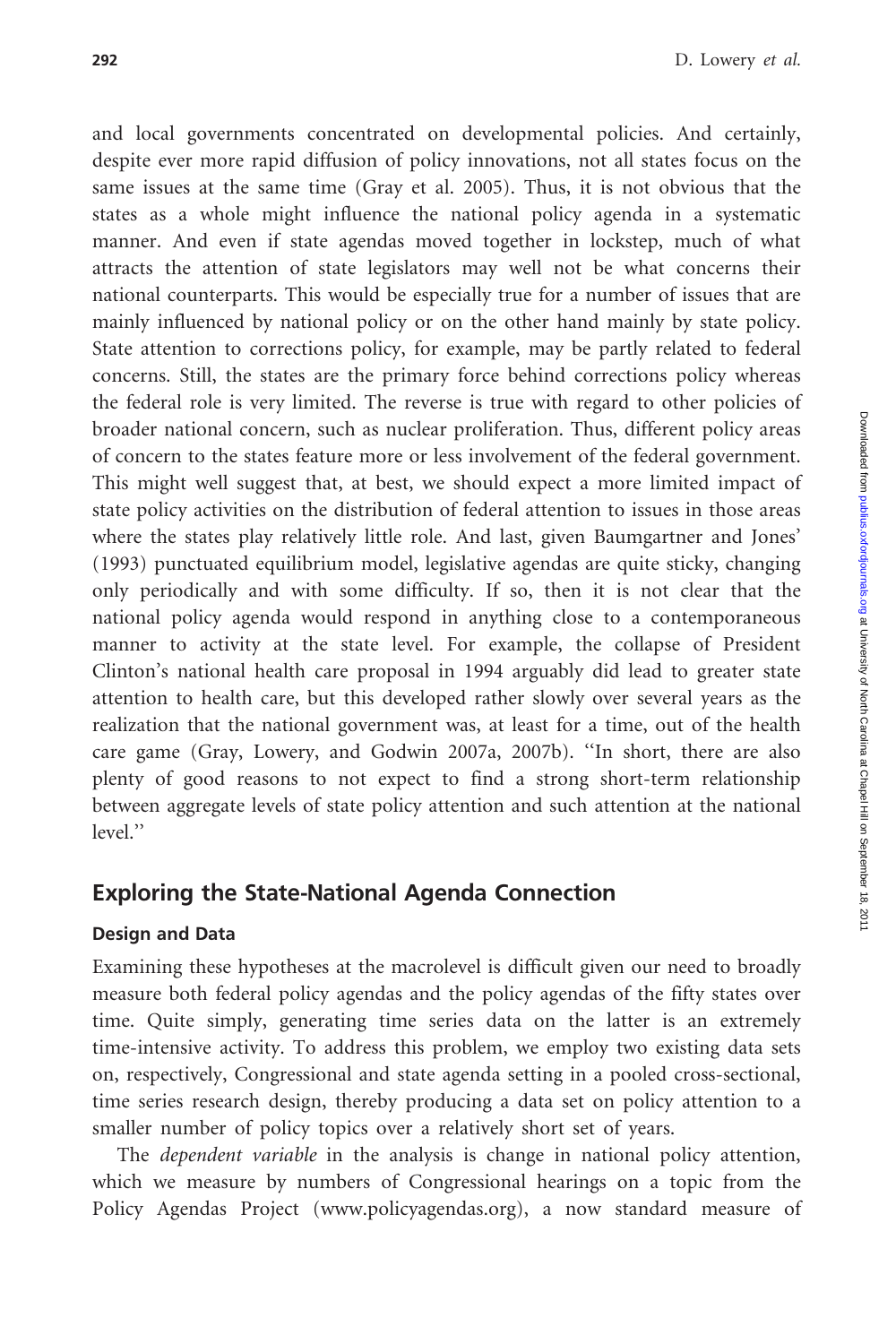Washington policy attention (Baumgartner and Jones 1993; Jones and Baumgartner 2005). The Policy Agendas Project categorizes hearings into 226 distinct subtopics. To match these data to the measure of state policy attention, these data were reorganized into twelve policy areas with clear matches with the state data on policy attention.<sup>2</sup> There were a number of policy areas coded by the Policy Agendas Project with no clear match to the categories in our measure of state policy attention. These were necessarily excluded from the analysis. In still other cases, the level of analysis in the state data was not as deep or refined as those in the federal data. And finally, the state policy codes simply grouped policies somewhat differently. The latter two situations necessitated combining the national hearings data in new ways. In the end, there were twelve matches between the reorganized Congressional hearings data and the measure of state policy attention.<sup>3</sup> Our Congressional hearings data include, then, information on numbers of hearings on agriculture, banking and finance, communications, education, local government, law, health, insurance, natural resources, transportation, utilities and energy, and welfare. As seen in figure 1, the twelve policy areas vary markedly in terms of number of hearings held on the topics, from only a handful on insurance to more than a hundred in some years on health care.

More specifically, we examine percentage changes in the number of Congressional hearings on these twelve issues over several years for which comparable state data were available. The years vary somewhat across our analysis given the availability of data on both independent and dependent variables. That is, the two series do not fully overlap. But on the dependent variables, we examine changes in number of hearings in 1995–1996, 1996–1997, 1997–1998, 1998–1999, and 1999–2000. Most of our data, then, cover the period of President Clinton's second term. This period has both advantages and disadvantages. In terms of the former, this was clearly a period of active state policy agendas in a number of important areas. For example, the states actively struggled with large and complex health policy agendas. In part, the states were *reacting* to a lack of national policy activity following the collapse of the Clinton national health care proposal earlier in the decade (Gray et al. 2010). On the other hand, states were also actively experimenting with policy innovations ranging from welfare reform to enterprise zones that attracted the attention of national policy makers. Thus, this could have been a time period in which several different forms of linkage across the policy agendas of the two levels of government could be expected to have been observed. But there are also two limitations of the period examined here. First, anecdotally at least, many federal domestic policy initiatives occur early in the first term of a new administration, not during the second term. And second, there was only a limited variation in party control in Washington over the period, with Democrats controlling the White House and Republicans the Congress. Still, within these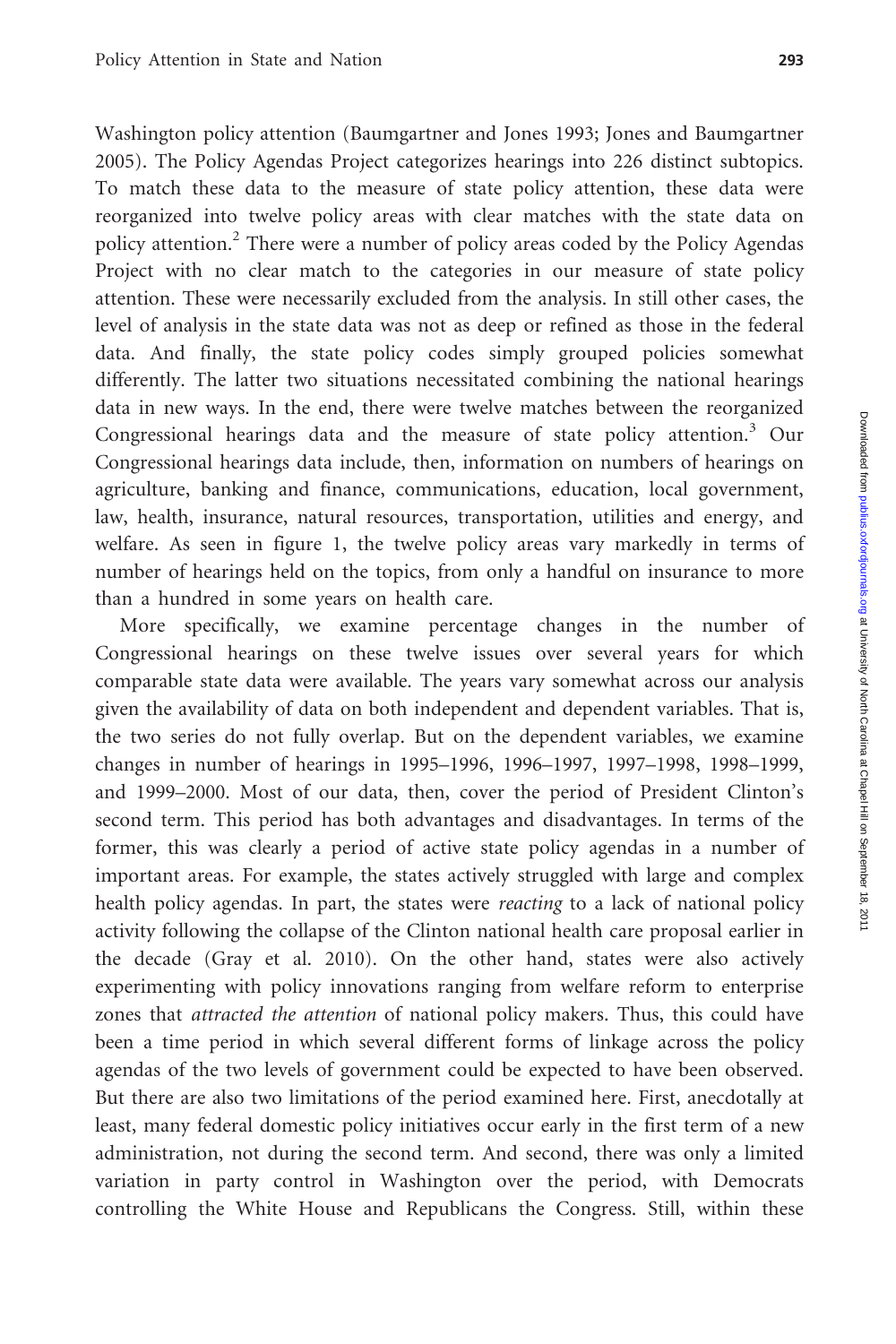

Figure 1 Congressional hearings by topic, 1996–2000.

limitations, these are the best data available to test our hypotheses about the linkages across aggregate policy agendas within the federal system.

Given the use of lagged values in the full model, only three sets of change scores are used in our most complete specifications, giving a pooled  $N$  of thirty-six (twelve policy areas over three years). In other, more partial specifications excluding one or another of the several independent variables, fuller forty-eight sets of change scores are used (twelve policy areas over four years). We have already noted the significant variation in hearings across the twelve topic areas in figure 1. Even more importantly, given our attention to percentage changes in number of hearings from one year to the next, figure 1 also suggests that there is more than sufficient variation from year to year within the policy areas to evaluate policy change. That is, the twelve policy topics do not show a common pattern of change across even the few years of hearings we examine, with perhaps the exception of fewer hearings in election years. Indeed, the simple correlation of the pooled 1996–1997, 1997–1998, 1998–1999, and 1999–2000 change scores and their lagged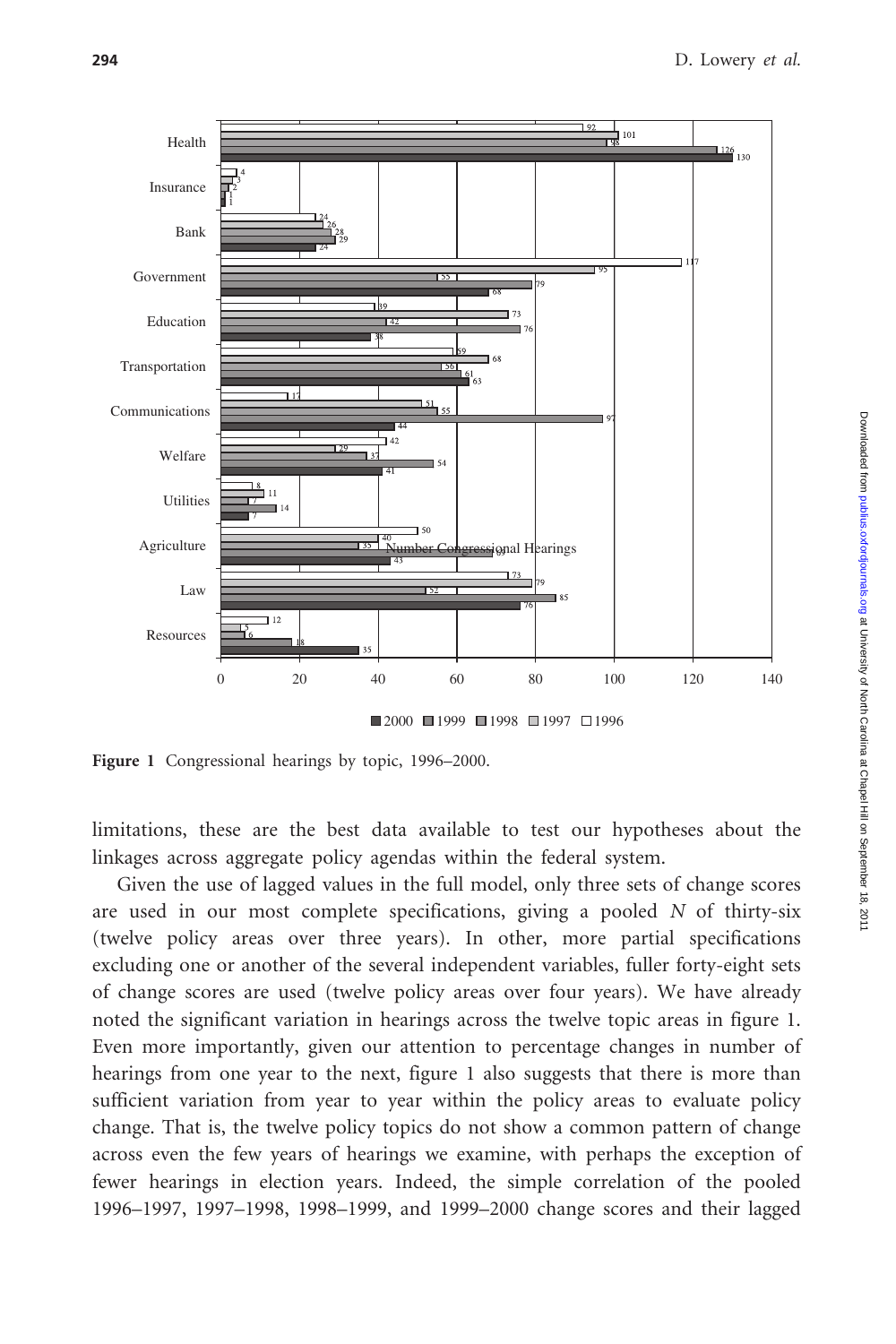values is only -0.254, with the negative value reflecting the cycle of Congressional hearings over the election cycle, with fewer hearings on most topics in election

years. The key independent variable is change in level of attention to the twelve policy topics across all fifty states. Lacking comparable and reliable hearings data on the states, our measure of policy attention is provided by Gray et al.'s (2005) use of bill counts, which builds on the bill count strategy pioneered by Bowling and Ferguson  $(2001).<sup>4</sup>$  In doing so, we rely on the general findings of the policy agendas literature to validate our indicator. This literature suggests that, despite having their own dynamics, there are persistent and strong relationships across multiple policy agendas running from media attention, legislative activity, and budgetary outcomes (Baumgartner and Jones 1993; Jones and Baumgartner 2005). More specifically, the validity of comparing agendas on these two measures is appropriate for three reasons. First, across all of the policy agendas studied in the policy agendas literature, these two—bill introductions and committee hearings—are quite proximate to each other in the policy process. We are not making a broader or longer leap of faith by, for example, comparing the media agenda with budgetary outcomes. Second, prior work looking at the relation between Congressional committee hearings and state bill introduction, albeit in the other direction, (Baumgartner, Gray, and Lowery 2009) has found systematic associations between the two indicators. And third, prior work on the national Policy Agendas project (Wilkerson et al. 2002) suggests that the levels of policy attention reflected in bills and hearings as policy agendas are closely related to each other and that both bills and hearings are equally capable of identifying temporal patterns of changes in policy agendas. Thus, we believe our comparisons to be valid. We measure policy attention by either the total number of bills on the twelve topics introduced in the state legislatures in each year from 1995 through 1999 or the number of bill introductions weighted by state size. In either case, change in state attention is measured by the percentage change in the total number of bills from 1995 to 1996, 1996 to 1997, 1997 to 1998, and 1998 to 1999.<sup>5</sup>

As seen in figure 2, there is considerable variation in policy activity across the twelve topics and across years within topics. In terms of the former, it should be noted that the patterns of high and low policy attention in figure 2 for the states only partially map those reported for Congressional hearings in figure 1. Health policy, for example, has drawn a great deal of attention at both the national and state level over this period. In contrast, insurance generated very few Congressional hearings, but it has been the second most active area of bill introductions in the states. And while law has attracted considerable attention at the national level, it was one of the quieter areas in the states in terms of bill introductions. More relevant for our purpose, there seem to be few secular trends in the data reported in figure 2 with the possible exception being the somewhat lower bill counts in the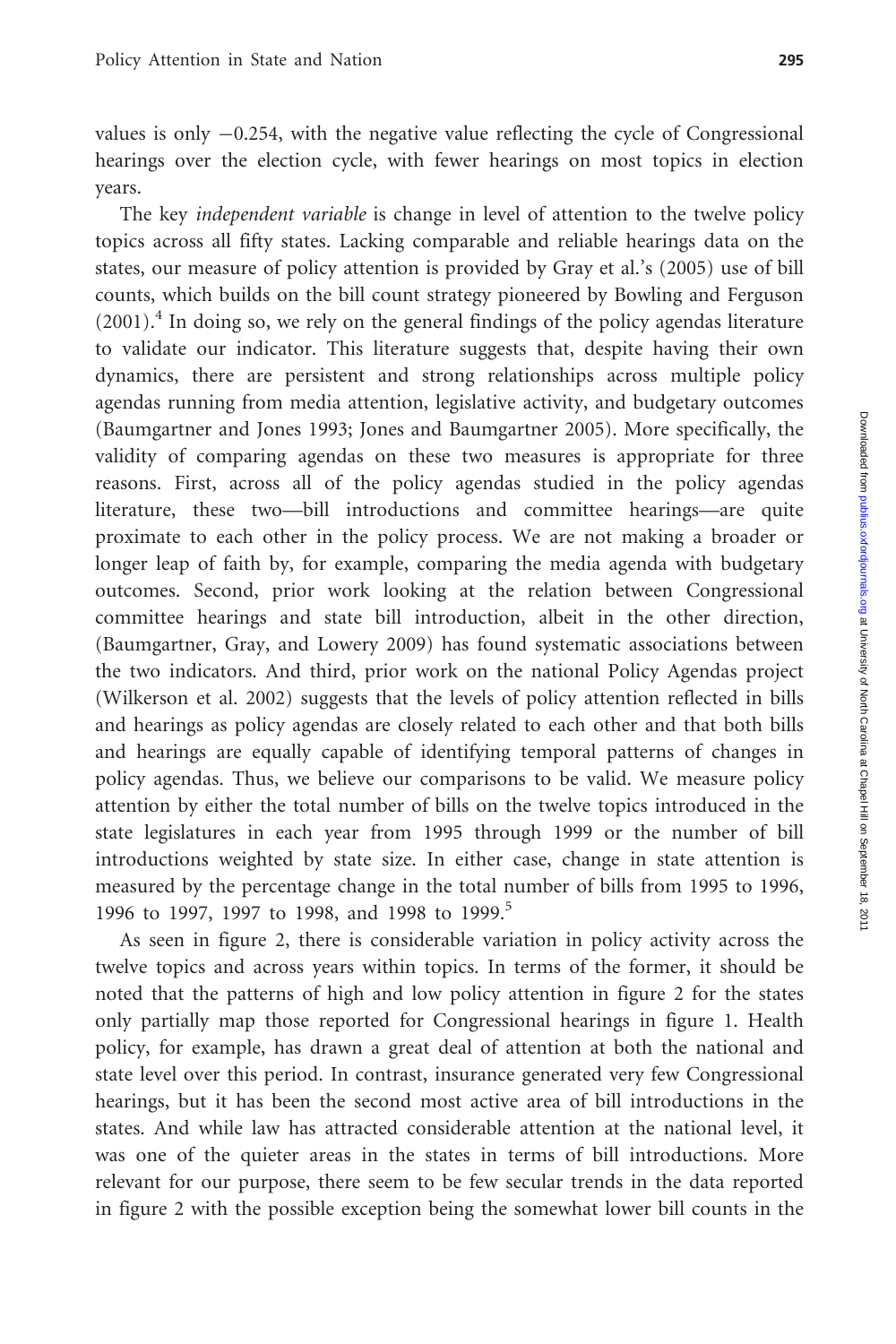

Figure 2 State bill count number by topic, 1995–1999.

first year of the time series, something we will address below.<sup>6</sup> There is also some periodicity in our ultimate independent variable, even if it is not entirely consistent across all of the policy agenda topics we examine. That is, the simple correlation of the pooled 1995–1996, 1996–1997, 1997–1998, and 1998–1999 percentage change scores with their lags is  $-0.533$ . This does not seem to reflect the fact that many state legislatures are either biennial or run short sessions every other year. Examining the count data indicates that bill introductions continue in all legislatures over both years of the legislative cycle. Rather, we believe that this periodicity reflects the same electoral cycle found in the Congressional hearings data. More importantly, the correlation of  $-0.533$  is sufficiently low in magnitude as to ensure us plenty of variation in changes of attention even across our very short time series.

To this point, our measure of state policy attention might well be criticized because it is a simple aggregate of all bill introductions in the states. It weights all states equally. A bill introduced in the Iowa Legislature counts as much as one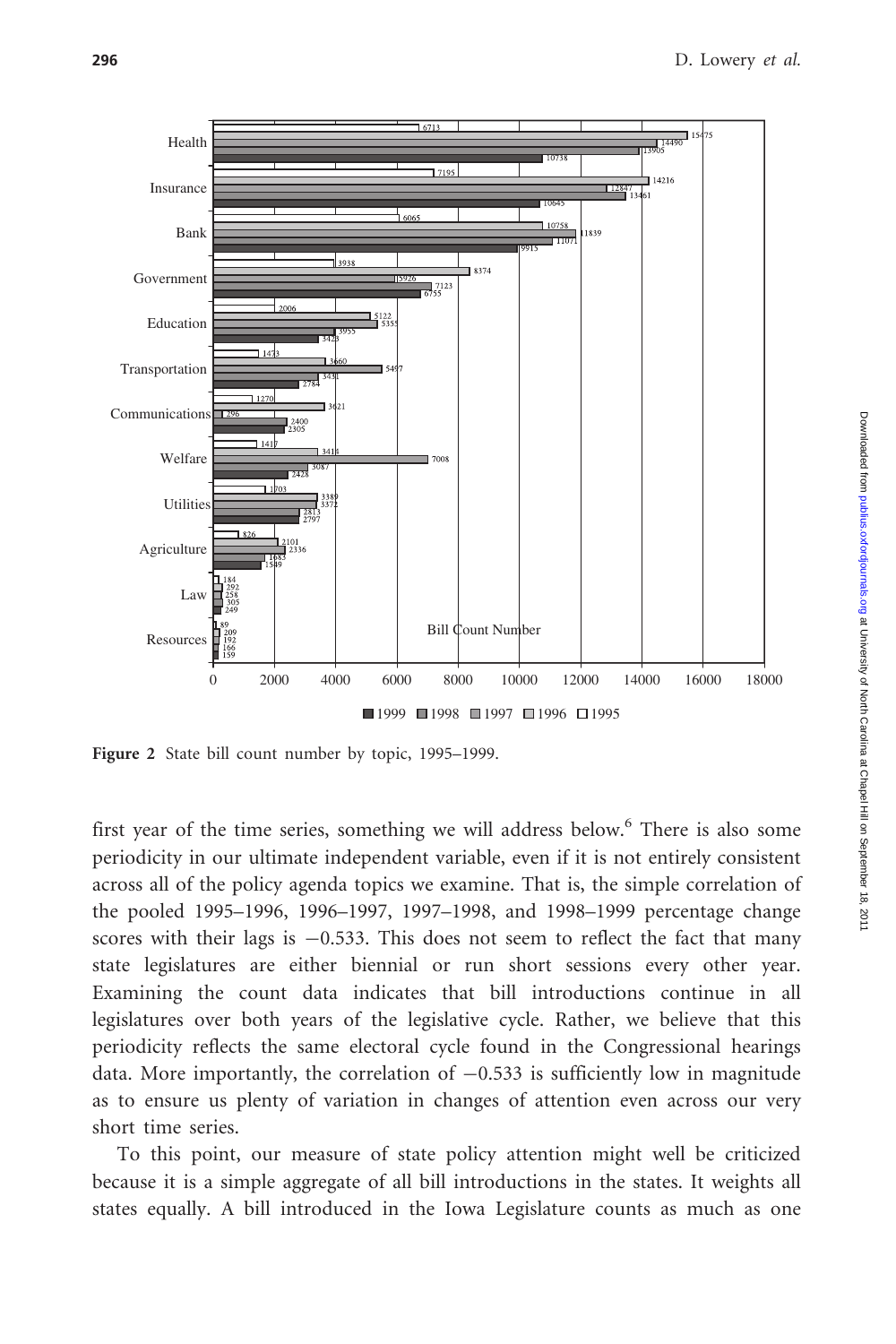introduced in the California Assembly. This is not entirely implausible given that all states have two U.S. Senators who might pay attention to what their state lawmakers are doing. Further, in the age of the Internet, good ideas can be rather quickly found anywhere using Google. Indeed, some smaller states have proven especially innovative—such as Vermont and Maine on health policy. Still, there are also plausible reasons to expect—given our earlier discussion—that not all states will be equal. That is, if legislative entrepreneurship is what matters in the diffusion of attention, then we might expect that policy activity in states with more House members in Washington might be more influential and more likely to vertically diffuse policy ideas if they are attentive to what is happening in their own states. But it might be even more than simple number of legislators. That is, the better developed media market of a larger state like New York might more readily trumpet news about New York state policy activity that piques the interest of a legislator from Utah than his or her own more limited media market does about policy activity in the Utah legislature. Further, larger states tend to have more professional legislators, which might lead them to be more innovative in their attention to new issues or more dedicated in pursuing on-going concerns. Indeed, the correlation of the Squire index of state legislative professionalism (Squire 1997) and 1997 Gross State Product, one measure of state size, is fully 0.723. Thus, we might expect that Congress pays more attention to what is happening in larger states.

For all three reasons, we also employ a weighted bill count indicator that is multiplied by 1997 state Gross State Product in 100 billions.<sup>7</sup> The values for this weighted indicator are reported in figure 3. The broad pattern of attention appears to be quite similar to that reported for the unweighted bill count measure in figure 2 when we attend to the twelve broad topic areas. Indeed, the simple correlation between the weighted and unweighted measure is 0.992. But a substantial part of this high correlation is a function of the significant differences between the several topical groups of annual measures. Thus, all of the percentage changes in health bill introductions are greater than those for natural resources. Considerably, more variation is observed when looking at the correlations between the weighted and unweighted measures. That is, while most are above 0.900, the correlations for insurance (0.419), health (0.673), and government (0.764) point to considerably weaker relationships. Indeed, the correlation between the two measures for law bill introductions was -0.074. For this reason, we use both measures. Finally, the simple correlation of the pooled 1995–1996, 1996–1997, 1997–1998, and 1998–1999 weighted percentage change scores in legislative bill introductions with their values lagged one year is -0.492. Again, we should have sufficient variation in changes of attention over our series.

To this point, our model includes only one variable—if in a weighted and unweighted form—to explain variation in the percentage change in Congressional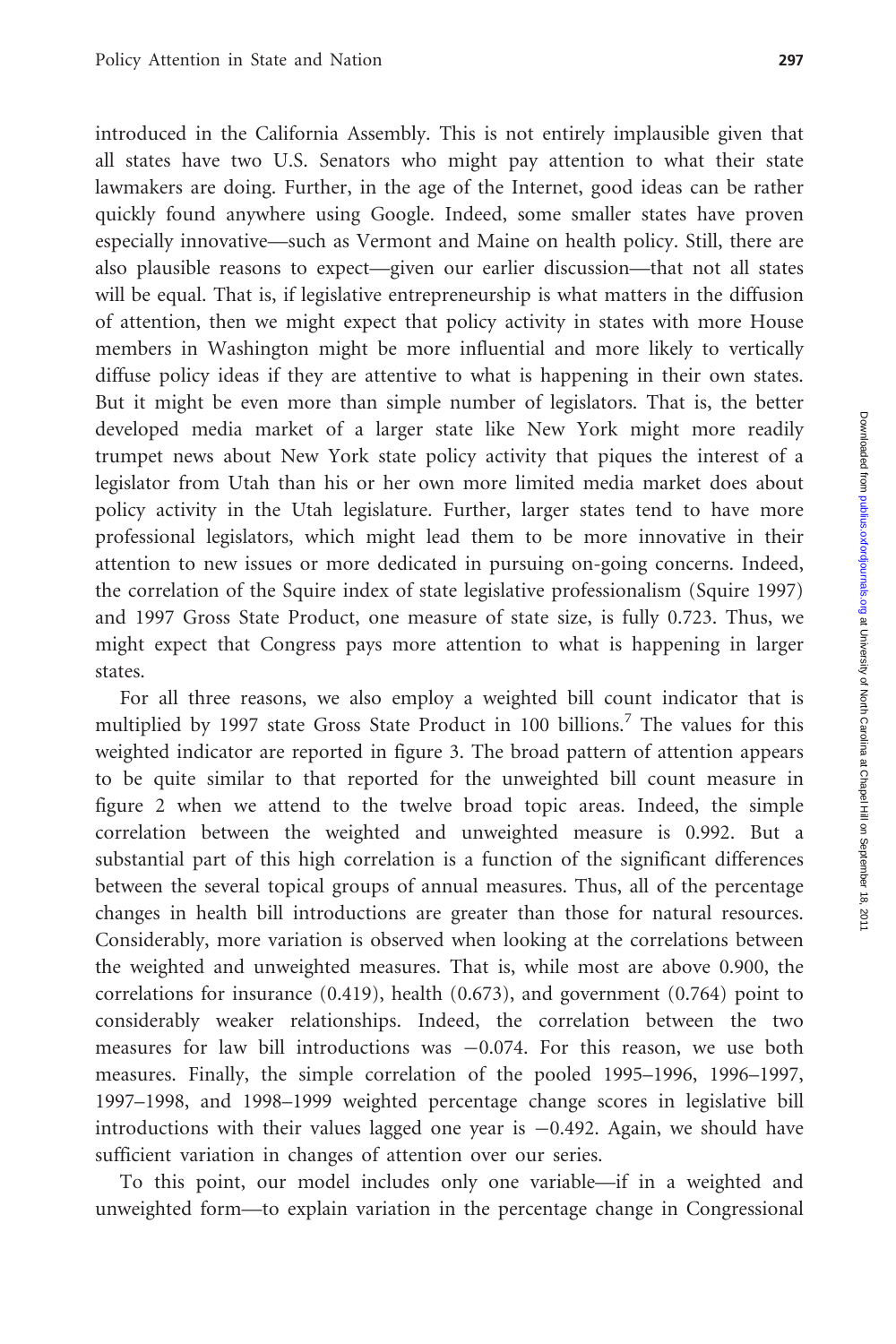

Figure 3 Weighted state bill count by topic, 1995–1999.

hearings. But, based on similar analyses of how Congressional policy attention influences state attention to issues over the short term (Baumgartner, Gray, and Lowery, 2009), this one variable should be able to tell us a great deal about how short-term changes in state policy agendas influence those at the national level. Most importantly, we include our percentage change in total state bill count variable in the model in both its contemporary and lagged form. If the estimate of the contemporary value of change in state policy attention generates a positive value, this would indicate that both the states and the Congress are responding to pressures for more or less policy attention in the same manner at the same time. This would provide, thus, support for the 'contemporaneous effect hypothesis. In contrast, none of the hypotheses would lead us to expect a negative estimate for the contemporaneous measure of change in state policy attention. It would not, for example, be indicative of a substitution effect since some time would need to pass in which states failed to respond to some pressure or opportunity for policy change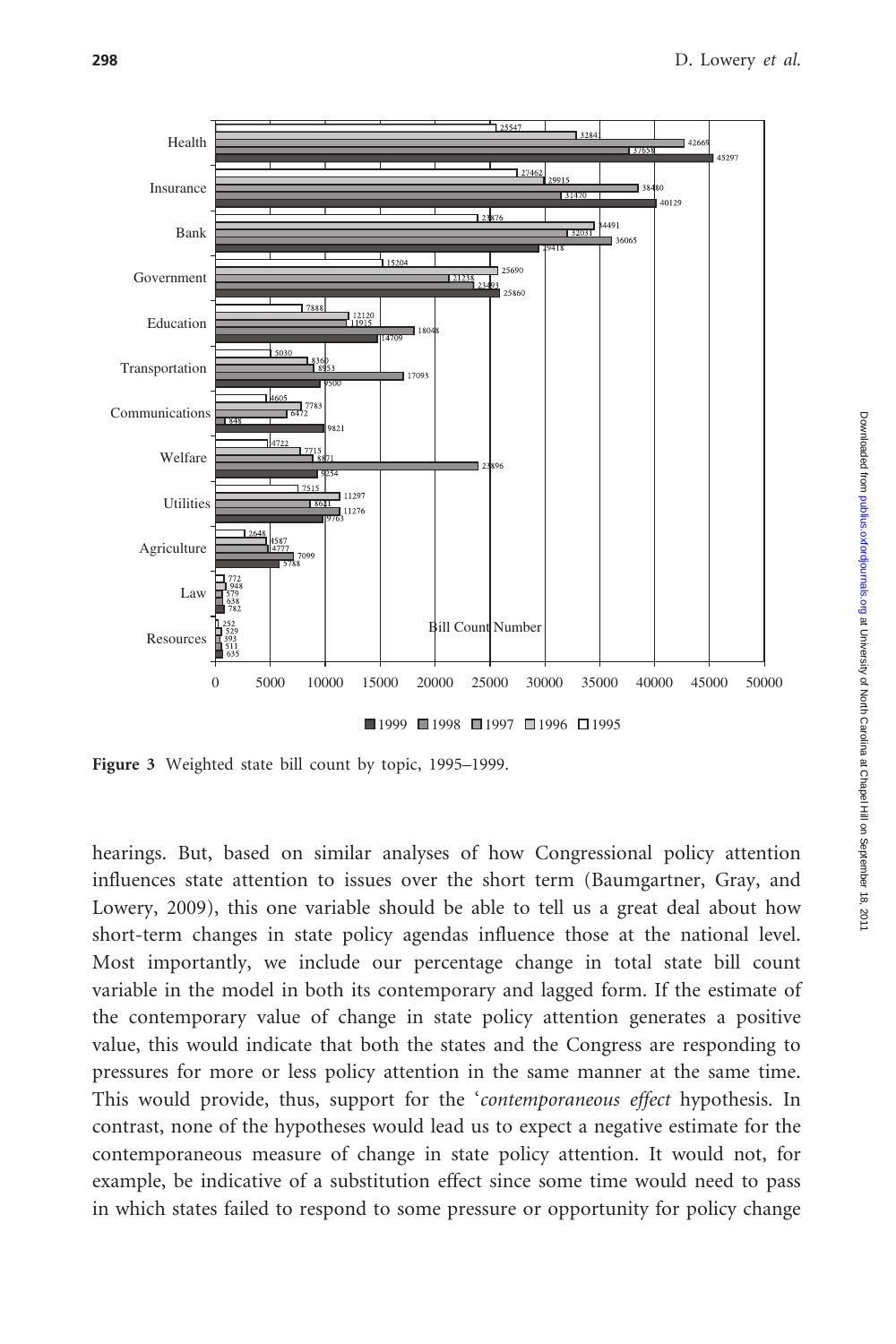before federal activity could be viewed as a compensatory response. Thus, we use a one-tailed test of this hypothesis.

Inclusion of the lagged value of change in the percentage of attention to policy in the states allows us, in contrast, to distinguish the substitution effect and stimulation effect hypotheses. If the estimate of the lagged value is negative, this would suggest that a weakening of state attention to an issue in one year leads to more attention to it by Congress in the next. Or, more attention to the issue in the states in one year may signal that Congress does not need to be so attentive to it in the following year. This result—a negative relationship between Congressional attention and the lagged value of change in state bills—would support the 'substitution effect hypothesis; national and state attention to policy issues replace each other. In contrast, a positive value for the lagged measure of change in state attention would provide support for perhaps the most common expectation about the link between federal and state policy processes—the *stimulation effect* hypothesis. Here, activity in the states would signal to members of Congress that it would be politically useful to follow suit or perhaps even to preempt state activity. Given these competing expectations, we employ a two-tailed test for the lagged measure.

We include, of course, several other variables in the model as general controls. First, the lagged nominal value of Congressional hearings is included as a control for ceiling or floor effects in the rate of change in policy attention. That is, the value of a given percentage change in hearings on a given topic may differ depending on whether there are already few or many such hearings. And we have seen some evidence of periodicity, if not entirely consistent across all of the policy areas, in both the national and state measures of change in policy attention. This is potentially troubling because it could bias our results toward finding a relationship between the two. We also saw (see note 6) that the 1995 observations on bill counts tend to be systematically lower than those for later years. To control for this as well as artifactual synchronicity associated with the electoral and state legislative cycles, we include a set of year dummies in the estimating models. Again, given a full set of year dummies, all election effects—state, presidential, and congressional—should be controlled as well as any other processes operating exclusively on an annual level across all of the topic areas. Finally, in terms of model specification, given the relative skimpiness of the specification in terms of substantive variables, we employ a set of dummies for eleven of the twelve topics as general controls for their unknown difference that might influence the results on our substantive variables, something that is important given that the above noted periodicity in the data is not fully consistent across all of the policy areas.

Our pooled model is estimated via LSDV regression with robust standard errors clustered on the policy topics. We do not present, however, the results for either set of dummies given their lack of substantive relation to our core hypotheses about the linkage of national and state policy agendas, although the full results are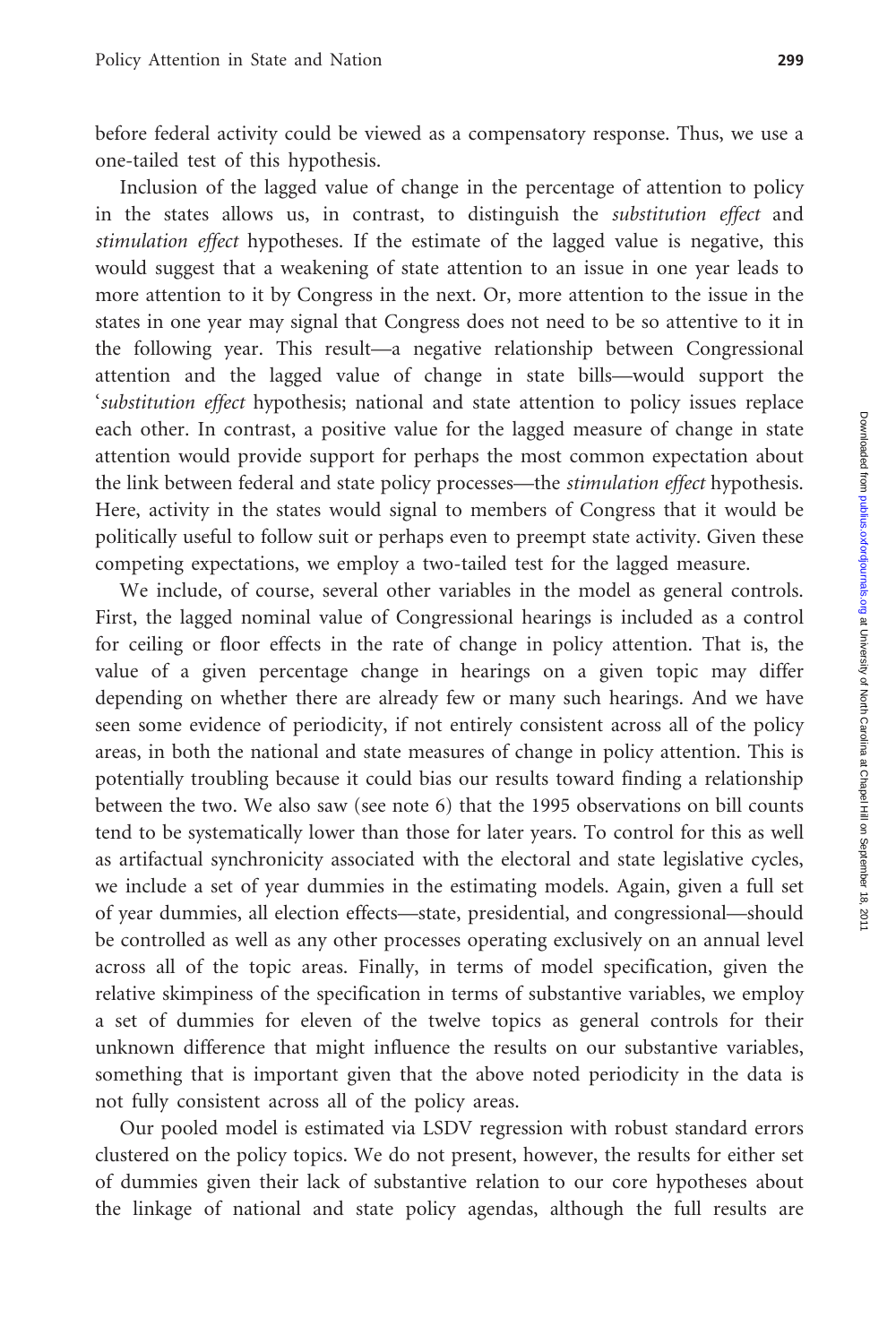available on request. We also do not include measures of party control of the Presidency or Congress since the GOP was in charge of the latter and the Democrats the former during all of the years we examine. More importantly, theoretically, we are examining policy attention which, unlike policy diffusion and learning, may entail negative as well as positive interactions across the levels of government. Thus, while a Democratic Congress might well have a positive stimulative response to a pattern of liberal policy adoptions in the states while a Republican Congress would have a negative stimulative response, both would result in the same positive estimate for the lagged value of state policy attention. Thus, because the focus of the agenda literature is on the level of attention and its timing, not its direction, patterns of party control of Congress or state legislatures should not matter. Similarly, we explicitly chose not to include measures of interest group activity in the states on the several topics given prior work demonstrating that interest group activity in the states lags or responds to changes in state policy agendas rather than leading those agendas as is often supposed (Lowery, Gray, and Fellowes 2005; Lowery et al. 2004). Finally, given the low number of observations and the use of a full array of dummies for the policy agenda topics and years producing up to seventeen independent variables, a simple interpretation of the coefficient estimates may at least potentially be complicated by problems of collinearity, an issue we will discuss fully following presentation of the initial results.

#### Findings

The LSDV regression results for the models including the unweighted and weighted percentage change in bill measures of policy attention are presented in tables 1 and 2, respectively. Given their striking similarity, however, they can be discussed together. Across all of the models, the lagged nominal value of number of Congressional hearings produces uniformly negative estimates that are discernibly different from zero in six of the eight models. This suggests that percentage change in number of hearings is smaller (larger) when there are already large (fewer) numbers. Thus, there is some suggestion of a ceiling/floor effect. Still, this effect is not especially strong since significant estimates are discernible at only the 0.10 level, a relaxed criterion we employ given the relatively few degrees of freedom.

Turning to our central concerns, the models provide almost no support for any of our substantive hypotheses.<sup>8</sup> Model one in each of the tables reports the results for models including both the contemporary percentage change in bill counts and its lagged value. These models are estimated with the thirty-six cases representing change in Congressional hearings from 1996–1997, 1997–1998, and 1998–1999, the cases for which we have complete data given inclusion of the lagged value of percentage change in state policy attention. In model 1 of both tables, the estimates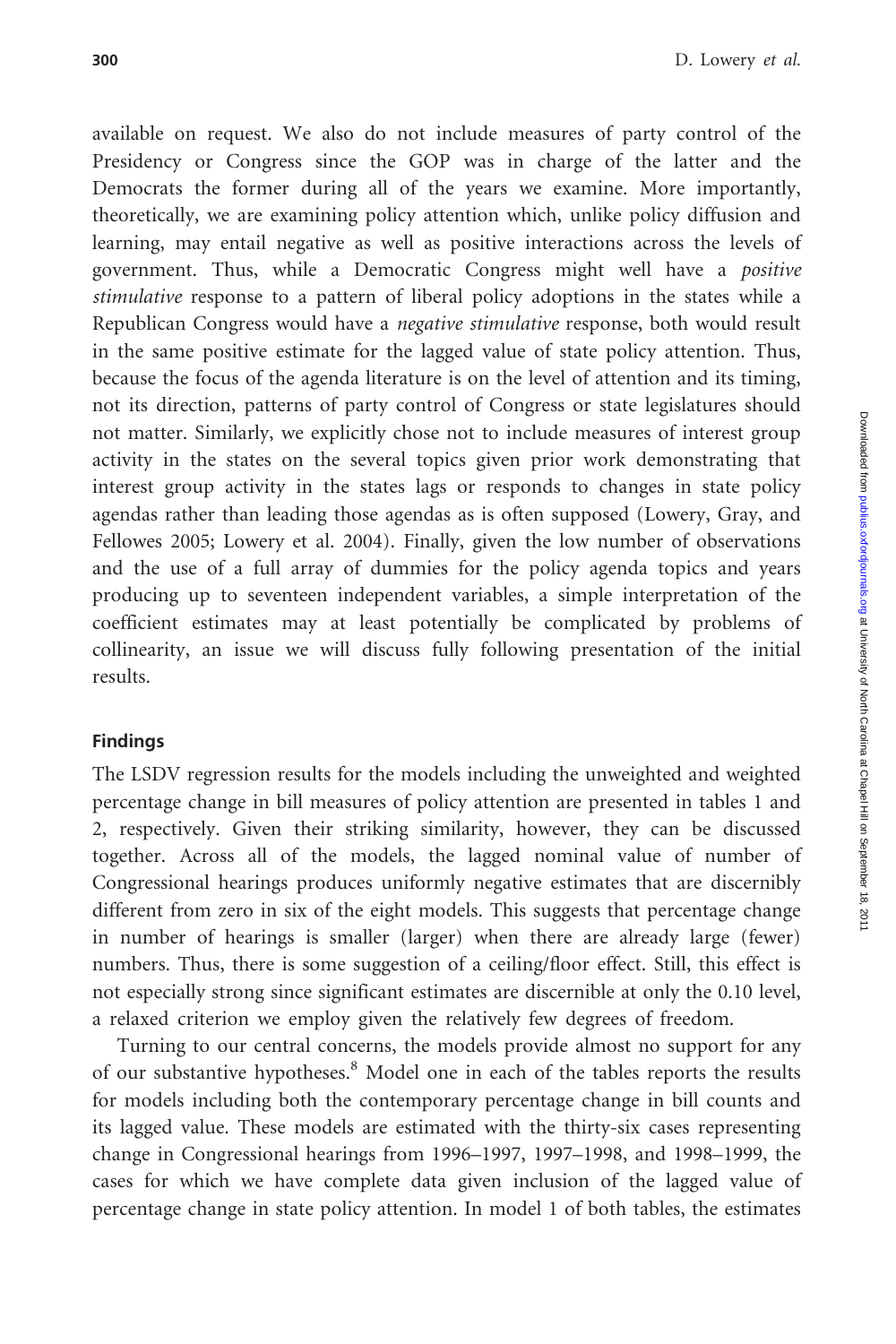| Independent variables   | Dependent variable:<br>Percent. change in hearings by subject |          |           |           |           |             |  |  |  |
|-------------------------|---------------------------------------------------------------|----------|-----------|-----------|-----------|-------------|--|--|--|
|                         | Model 1                                                       | Model 2  | Model 3   | Model 4   | Model 5   | Model 6     |  |  |  |
| Number of               | $-0.064#$                                                     | $-0.029$ | $-0.048#$ | $-0.061#$ | $-0.058#$ | $-0.064$ ## |  |  |  |
| hearings $t-1$          | $-1.530$                                                      | $-1.310$ | $-1.470$  | $-1.530$  | $-1.500$  | $-1.920$    |  |  |  |
| Percent change in state | 0.154                                                         | 0.054    |           | 0.087     |           | 0.154       |  |  |  |
| bill introductions t    | 1.070                                                         | 0.920    |           | 1.000     |           | 1.340       |  |  |  |
| Percent change in state | 0.601                                                         |          | 0.091     |           | $-0.142$  | 0.601       |  |  |  |
| bill introduction $t-1$ | 0.730                                                         |          | 0.780     |           | $-0.180$  | 0.658       |  |  |  |
| Constant                | 1.747                                                         | 1.513    | 2.040     | 2.105     | 2.349     | 1.747       |  |  |  |
| $R^2$                   | 0.622                                                         | 0.455    | 0.552     | 0.616     | 0.606     | 0.622       |  |  |  |
| N                       | 36                                                            | 48       | 48        | 36        | 36        | 108         |  |  |  |

Table 1 Pooled LSDV regression analysis of state determinants of changes in Congressional hearings with unweighted measure of state policy attention

Figures under the coefficients are t-values estimated with robust standard errors clustered on twelve topic areas; the models were estimated with a full set of year and topic area dummies, the estimates of which are not reported. \*p<0.10, \*\*p<0.05, \*\*\*p<0.01, two-tailed tests; '#p<0.10, ##p < 0.05, ###p < 0.01, one-tailed tests

Table 2 Pooled LSDV regression analysis of state determinants of changes in congressional hearings with weighted measure of state policy attention

| Independent variables      | Dependent variable: Percent change in hearings by subject |          |           |           |           |           |  |  |
|----------------------------|-----------------------------------------------------------|----------|-----------|-----------|-----------|-----------|--|--|
|                            | Model 1                                                   | Model 2  | Model 3   | Model 4   | Model 5   | Model 6   |  |  |
| Number of                  | $-0.061$                                                  | $-0.029$ | $-0.048#$ | $-0.061#$ | $-0.059#$ | $-0.061#$ |  |  |
| hearings $t-1$             | $-1.490$                                                  | $-1.320$ | $-1.460$  | $-1.530$  | $-1.520$  | $-1.860$  |  |  |
| Percent change in weighted | 0.079                                                     | 0.064    |           | 0.096     |           | 0.079     |  |  |
| state bill introduction t  | 0.690                                                     | 1.010    |           | 0.091     |           | 0.860     |  |  |
| Percent change in weighted | $-0.127$                                                  |          | 0.085     |           | $-0.376$  | $-0.127$  |  |  |
| state bill introduction t  | $-0.180$                                                  |          | 0.073     |           | $-0.610$  | $-0.220$  |  |  |
| Constant                   | 2.046                                                     | 0.935    | 2.017     | 1.988     | 2.622     | 2.046     |  |  |
| $R^2$                      | 0.618                                                     | 0.456    | 0.550     | 0.617     | 0.613     | 0.618     |  |  |
| N                          | 36                                                        | 48       | 48        | 36        | 36        | 108       |  |  |

Figures under the coefficients are t-values estimated with robust standard errors clustered on twelve topic areas; the models were estimated with a full set of year and topic area dummies, the estimates of which are not reported. \*p<0.10, \*\*p<0.05, \*\*\*p<0.01, two-tailed tests; '#p<0.10, ##p<0.05, ###p<0.01, one-tailed tests.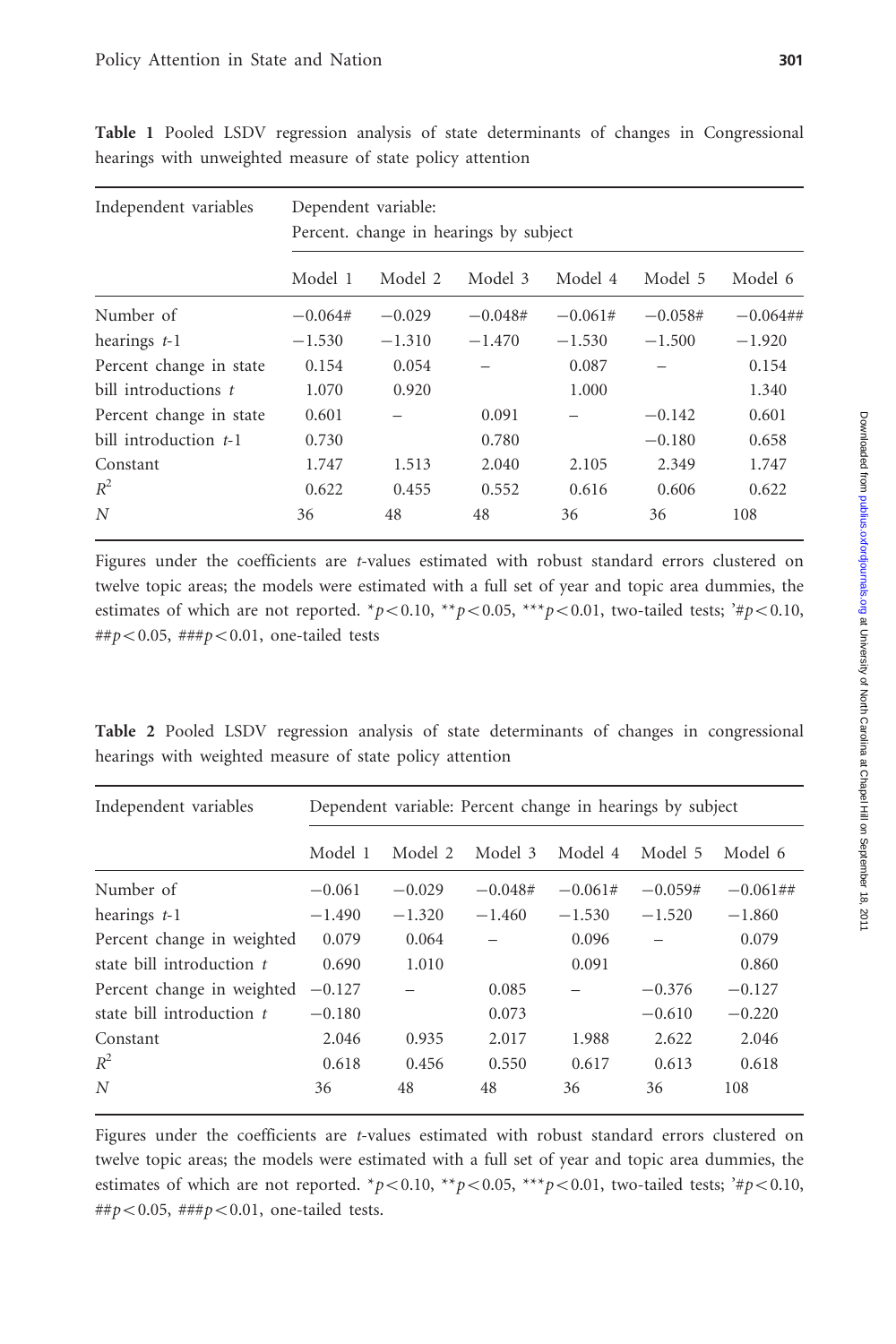for the contemporaneous value of percentage change in state policy attention are positive, which hints at a 'contemporaneous effect. More problematically, the estimate for the lagged unweighted measure of percentage change in state bills is positive in Model 1 of table 1, which suggests a stimulation effect, but negative for the lagged weighted of percentage change in state bills in Model 1 of table 2, which suggests a substitution effect. But despite the hints of support for all three types of effect, the more problematic result is that none of these estimates are statistically discernible at even relaxed criterion values.

In short, we have failed to find evidence supportive of any of our substantive hypotheses, which suggests that the null hypothesis must be maintained, something we have already suggested is not itself without theoretical foundation. Before opting for the null, however, one important rival explanation for our findings remains: the problem of collinearity. That is, with relatively few observations (thirty-six) and seventeen independent variables (including the year and topic dummies), our analyses may simply lack sufficient statistical power to identify with any sensitivity what are in fact substantively important relationships. And, indeed, there is evidence of considerable collinearity in the estimates. (We largely focus again on the unweighted results since the unweighted results were essentially identical.) When each independent variable in Model 1 of table 1 was regressed on the remaining independent variables, the resulting  $R^2$ -values for the three substantive variables were as follows: lagged Congressional hearings  $(R^2 = 0.899)$ , percent change in state bill introductions (0.685), and the lagged percentage change in state bill introductions (0.837). Thus, there is considerable collinearity in the estimates.

More to the point, does this high level of collinearity account for our null findings? For several reasons, we think it unlikely. First, the highest level of collinearity, as evidenced by the auxiliary  $R^2$ -value of 0.899, was observed for lagged Congressional hearings, an independent variable for which we were able to generate statistically discernible estimates in all but one of the models in both tables 1 and 2. In interpreting these estimates, we admittedly employed somewhat relaxed criterion-levels (one-tailed tests, 0.10  $\alpha$ level). Still, the t-values of all of the estimates for lagged Congressional hearings are higher than any of the estimates for percent change in state bills or its lagged values, most of which were considerably smaller than 1.00. Our finding of a significant effect for this variable and not the others is, therefore, not an artifact of employing different criteria for the several independent variables. Rather, it is likely that the large number of independent variables and high levels of collinearity, per se, did not preclude finding significant effects for the most collinear of the independent variables.

Second, much of the collinearity for our two independent variables of most substantive interest for our hypotheses, percent change in state bills and its lagged value, is due to their somewhat strong relationship with each other  $(r = -0.533$  for the unweighted measure;  $r = -0.492$  for the weighted measure). When one or the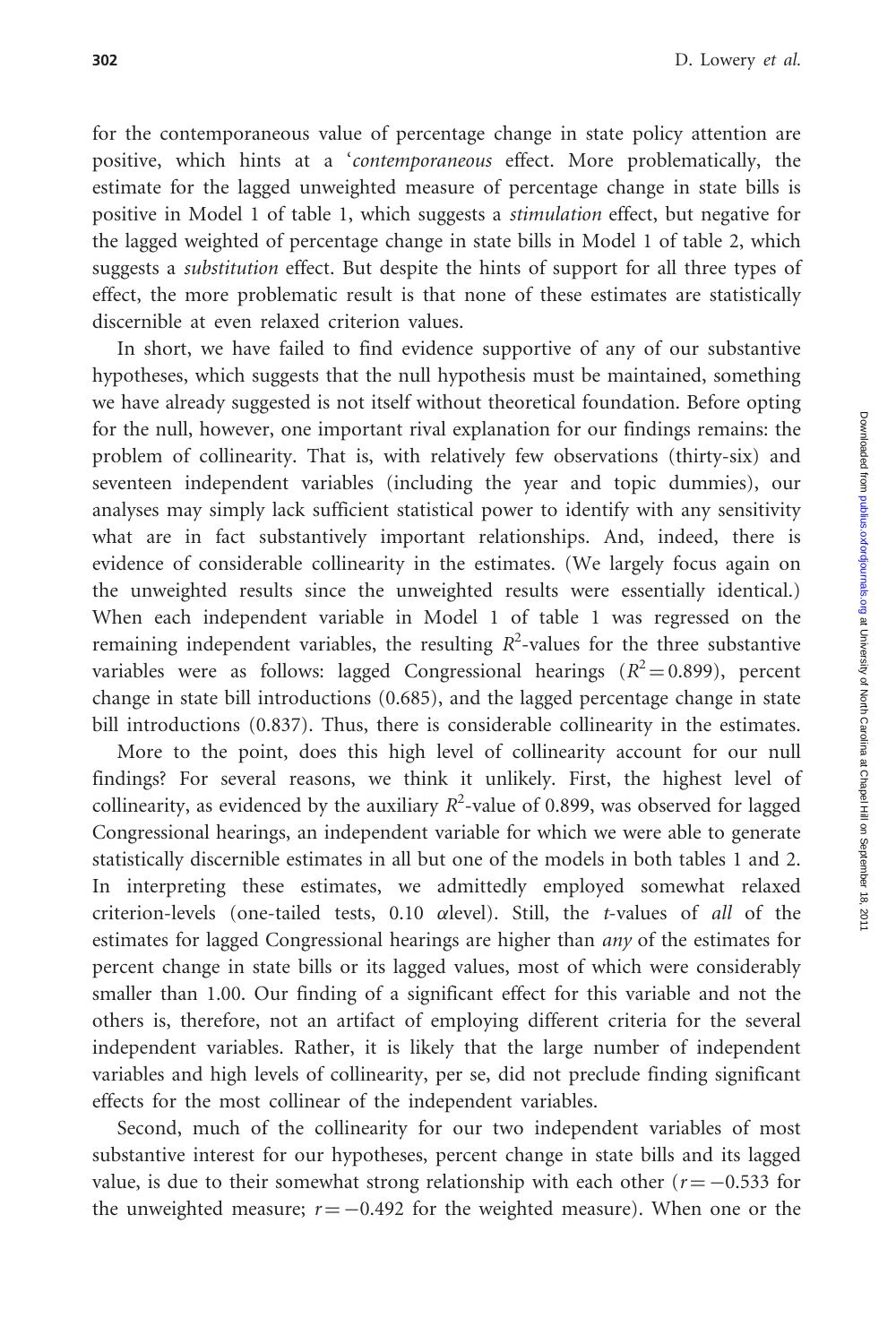other is removed from model, as is done in estimates presented in Columns 2 and 3 of table 1, the  $R^2$ -values generated by regressing these two variables on all of the remaining independent variables fall considerably—to only 0.276 for percent change in state bills in model 2 and 0.351 for its lagged value in Model 3. And in addition to considerable lower levels of collinearity, the coefficients in Models 2 and 3 in table 1 were estimated using more cases (forty-eight instead of thirty-six) as a result of dropping one or the other variable, thereby reaching one year earlier or one year later in the limited time series available to us than is possible if both the contemporary and lagged state bill variables are included in the model at the same time.<sup>9</sup> In column two in both tables, with the inclusion of twelve more cases from 1995–1996, percentage change in state bills generated the expected positive estimate (contemporaneous effect), but again neither is significant. And in column three of both tables, with the inclusion of twelve other cases from 1999–2000, percentage change in state bills also generated positive (stimulation effect) estimates, but again not significant. As a check to see if our inclusion of the additional cases in Models 2 and 3 influenced the results, Models 3 and 4 of each table re-estimate them with the original thirty-six cases used to estimate the full models in both tables. While the estimates for the lagged value of percentage change in bills in Model 5 in both tables switch sign, they are again not significant at even relaxed criterion values. In short, even when we sharply reduce the collinearity in the model through recourse to partially specified models, we do not generate significant estimates for our state bill variables.

Third and finally, we assessed the severity of the collinearity problem by artificially inflating the number of cases in the analysis, thereby simulating what the effect of greater statistical power would be while holding all else—the actual values of the variables—constant. That is, we replicated the number of cases used to test Model 1 in table 1 three times to produce 108 cases rather than thirty-six. This simulated data set contained no new information about the distribution of the variables since it is merely our original data set reproduced three times. Thus, keeping in mind that collinearity generates inflated standard errors rather than biased slope coefficients, the coefficient estimates generated from re-running model 1 in table 1 and reported in Model 6 in that table remain identical. Still, this model has much more statistical power, albeit generated artificially. More to the point, does this increased statistical power enable us to discern a significant effect in the estimates? The answer is no. With 108 cases, the slope of 0.154 for percent change in state bills generated a t-value of only 1.340 and a probability value of only 0.104, one-tailed test. The slope estimate of 0.601 for the lagged value of percent change in state bills generated a t-value of only 0.910 and a two-tailed probability value of only 0.381. Similar results reported for the weighted measures in Model 6 of table 2 are even weaker. Thus, the lack of discernible effects for these two variables does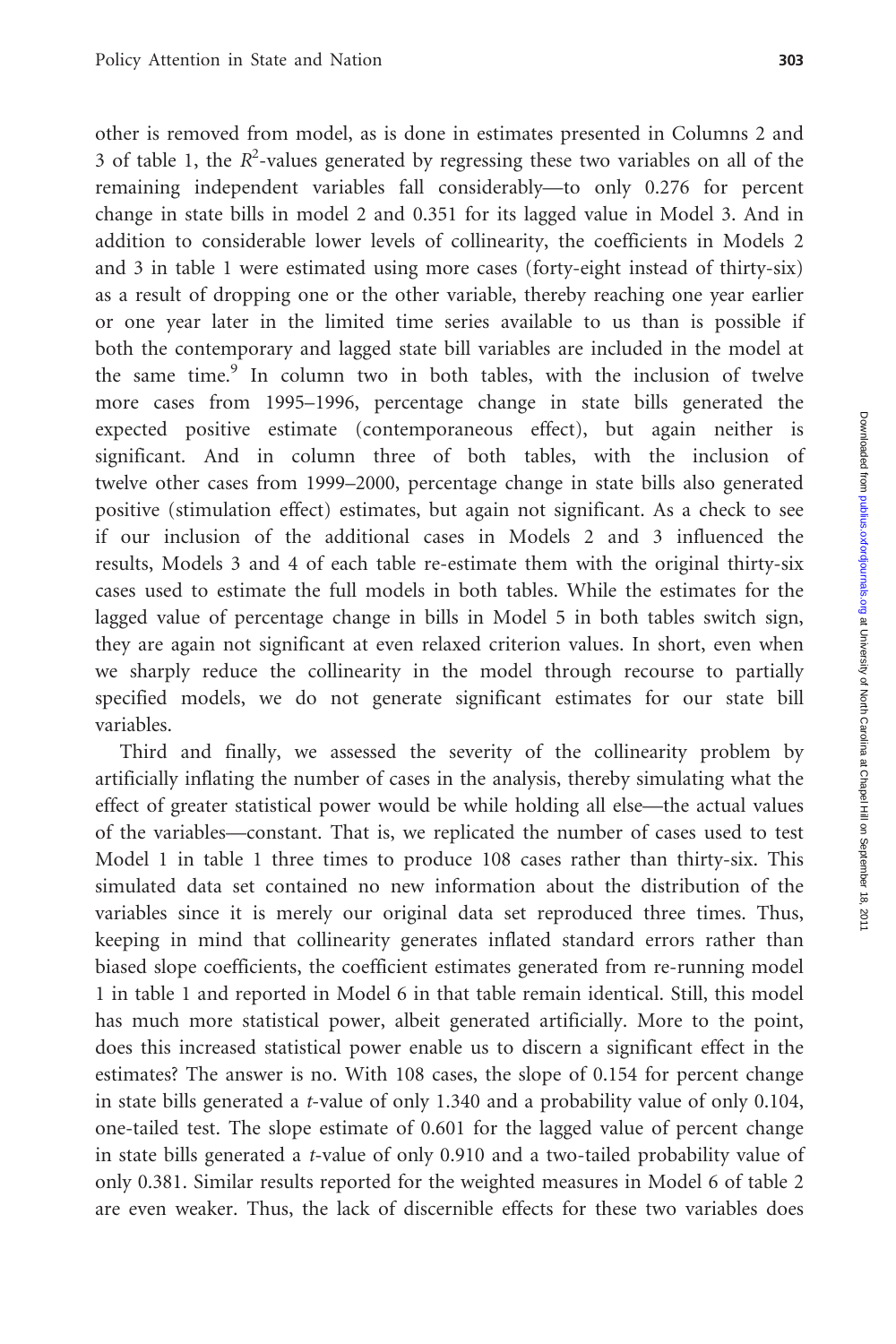not seem to result solely from limited statistical power in the face of high levels of collinearity. Instead, for all three reasons, we think it more likely that attention to policy agendas at the national level is not closely linked in any of the ways we have identified to attention to policy agendas in the states.

# Conclusion

Contrary to traditional expectations that the states are ready policy laboratories for the national government, we find little evidence that changes in state policy agendas in the aggregate influence national patterns of policy attention. By default, our failure to find support for the substantive hypotheses lends support to the null expectation as already supported via a number of studies, as discussed earlier, using less aggregated data and focusing on specific policy topics (Weissert and Scheller 2008; Boekelman 1992; Mossberger 1999; Thompson and Burke 2007). But as noted in our discussion of the null hypothesis, there are good substantive reasons to expect that policy attention in the states in the aggregate will have little direct impact on patterns of policy attention at the national level over the short term. Perhaps most importantly, while federal funding and regulatory activity ensure that the national government can exercise influence over policy making in the states (Gormley 2006; Dinan 2008; Krane 2007), the obverse is not nearly so clear. The states can rarely compel the national government to pay attention to issues that concern them or to avoid dealing with issues that they wish to keep under the rug. In this sense, the failure to find evidence of either a substitution or stimulation effect running from the states to the national government comparable to the one found by Baumgartner, Gray, and Lowery (2009) running in the other direction is perhaps understandable.

At the same time, however, our null results agree with elements of their findings. While they found that the national agenda has numerous and quite complex impacts on the states' attention to issues, they did not find that that Congressional hearings had a contemporaneous positive response on state bill introductions. Our results also indicate that this perhaps most common expectation of democratic polities—that both national and state legislators would respond to common problems at the same time—may not be valid. To a considerable degree, state and national legislatures still have their own policy agendas and their own policy cycles. More generally, we do not think that our null findings result from our policy attention measures or because of our attention to short-term influences. Baumgartner, Gray, and Lowery (2009) certainly demonstrated such linkages, excepting the contemporaneous effect just noted, with similar data when the causal arrow was reversed. At the same time, however, we must caution that our findings were based solely on observations from well within the term of a single administration in Washington and covered only a single configuration of party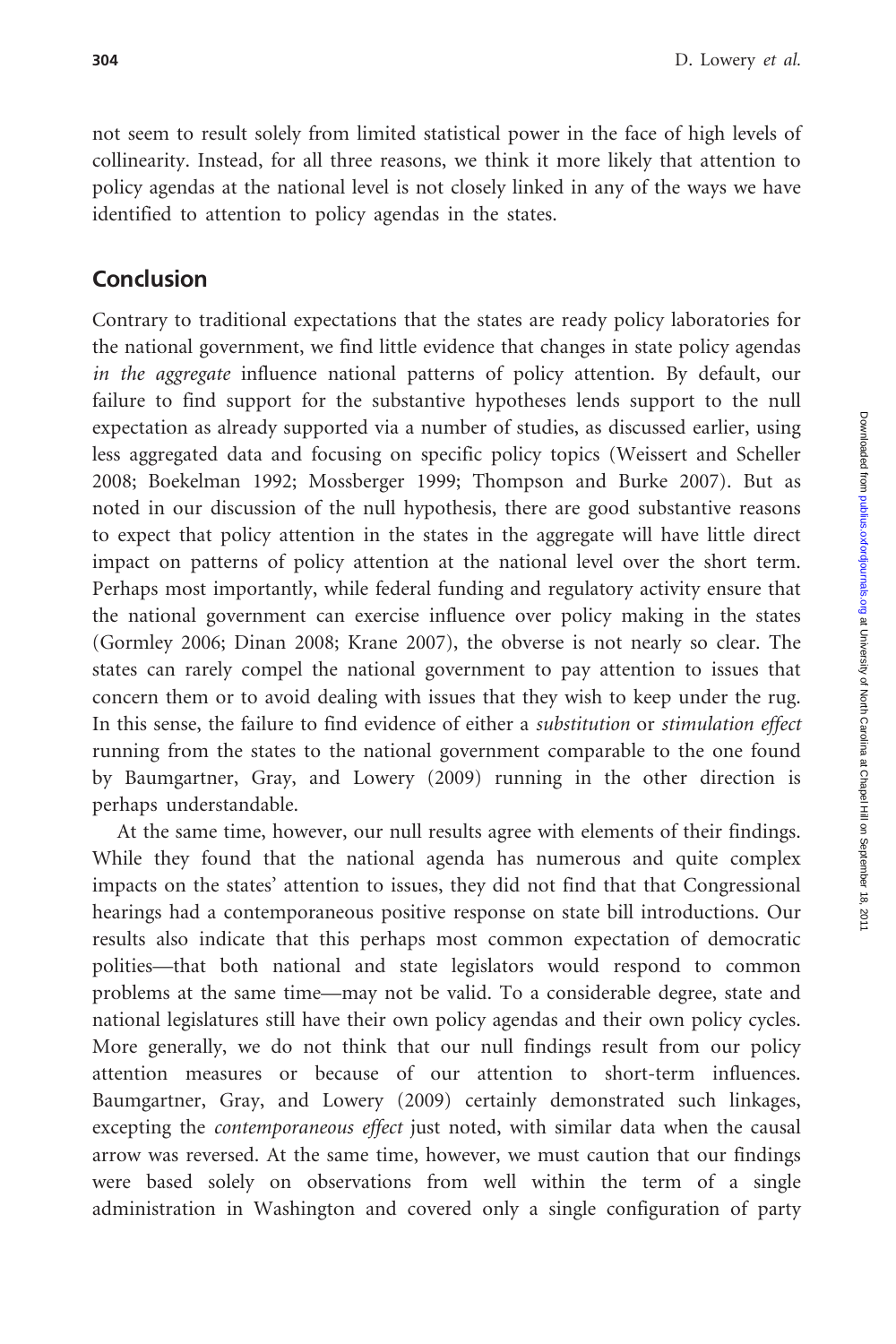control of the institutions of national government. Further work is thus needed to further probe these findings.

These results matter, we think, because we have an interest in such powerful metaphors as ''laboratories of democracy'' and such important literatures as that on vertical policy diffusion and policy learning. Both focus on specific policy solutions that are picked up from one government by another. But attention to such specific policy solutions presumes a prior diffusion of policy attention. Someone must have already perceived a problem for which he or she must find a solution. And indeed, their shared attention may lead to quite different policy responses, something that would indicate a diffusion of attention with a diffusion of policy instruments. Nevertheless, our results suggest that, at least over the short term, there is little transfer of policy attention from the states to the national government. This does not mean, of course, that the national government does not learn from the states in specific cases. We have too many very specific examples ranging from the income tax to zero-based budgeting to suggest that. And clearly, it would be useful to extend our analysis to a longer-term consideration of linkages between patterns of policy attention. But over the short term, at the macro-level, and for the period we have examined, albeit covering a broad array of policy topics, patterns of attention in the states have far less impact on policy attention at the national level than does attention at the national level of government on the states.

### Notes

We appreciate the assistance of Galen Irwin in helping to facilitate our collaboration. F.R.B. acknowledges the support of National Science Foundation (grant # 0111611) for data collection and Bryan Jones for related research projects from which this article draws.

- 1 A harsh form of negative stimulation is ''preemption''—when federal action precludes state action on an issue (Pickerill and Chen 2007). A good health care example occurred in 1974 when Congress enacted the Employee Retirement Income Security Act (ERISA), which preempts state laws that ''relate to'' employee benefit programs (including health plans) unless such laws are part of the traditional state function of regulating insurance. The 1996 DOMA arguably attempted preemption as well in the face of state actions and proposed actions on gay marriage.
- 2 The matching procedures are described more fully in Baumgartner, Gray, and Lowery (2009, available at Political Research Quarterly Online First,<http://prq.sagepub.com/cgi/> rapidpdf/1065912908322407v1).
- 3 For details on the matching of state bill topics and the Policy Agenda Project categories, see Appendix 1, available at Publius online.
- 4 Several measures of state agendas were considered. Ferguson (1996) measured the governor's legislative agenda in all fifty states through a content analysis of the 1994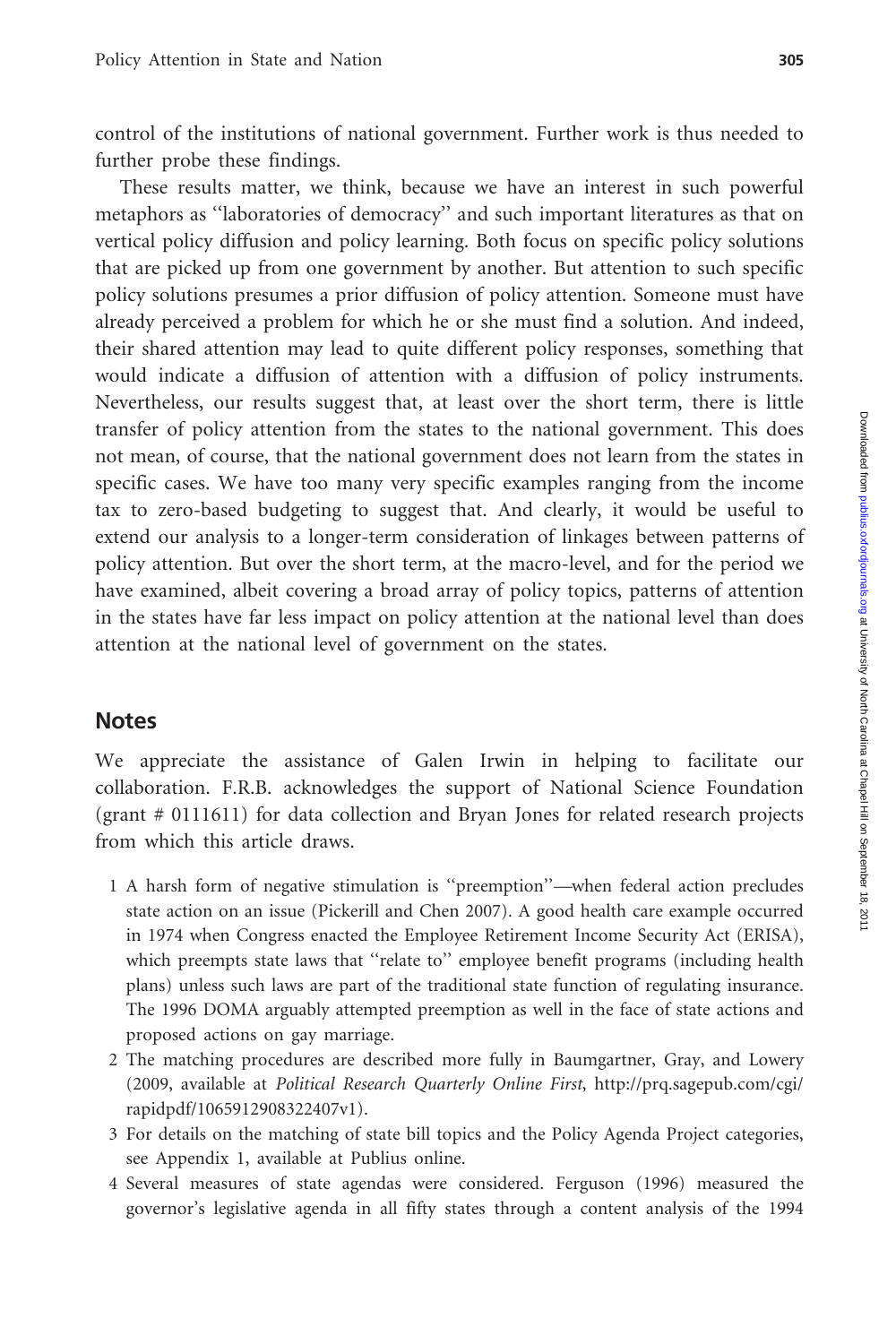''state of the state'' speeches. Fording, Woods, and Prince (2002) analyzed thirty-seven 1999 ''state of the state'' speeches, identifying nine different policy initiatives pursued by governors. Perhaps the measure best matching our needs is Gerald Wright's collection of roll call data for all 7,424 legislators between 1999 and 2000 (Wright and Winburn 2002). While each of these measures of legislative agendas has virtues, our analysis requires a measure of legislative activity in many different issue areas, a level of specificity that is not reached by extant measures. Further, we required a measure of the entire state legislative agenda, and not only bills of high priority to governors or those with roll calls.

- 5 The bill count data was collected from the ''State Full Text of Bills'' database on Nexis Academic Universe, a database maintained by LexisNexis, a division of Reed Elsevier Inc, and is available at [http://www.](http://www) nexis.com. The database contains bill text files for all bills considered by each statehouse in a calendar year and provides a separate listing for each revised version of a bill in the database. For example, Alabama House Bill 175, which appropriated \$4,564,831 to the Department of Public Health in 1997, was listed five times in the database: one entry was the introductory version, three were revisions, and the fifth was the enacted bill. In most cases, we used their search terms to code the number of times that a state bill was considered with content germane to each guild's interests. In some cases, however, additional subject or topic search terms were created when the provided search terms did not include a term corresponding with our guild topics. The banking guild, for example, includes both banks and real estate organizations. In such cases, multiple search terms were employed to tap this diversity. The search terms for the twelve guilds were as follows, with the search terms in parentheses: Agriculture (agriculture), Bank (banking and finance, real estate), Communications (media, telecommunications), Education (education), Health (health), Insurance (insurance), Law (legal), Government (local municipality, public employees, police, fire), Resources (gas, oil, minerals), Transportation (highways, transit, airports), Utilities (utilities), and Welfare (social services, charities). Two issues concerning our measure of the size of the policy agenda facing each interest guild deserve further comment. First, we do not believe that the search terms provide a comprehensive count of all of the bills the several guilds attend to as they lobby state legislators. Rather, the measure is designed to tap variations in legislative activity across states and across guilds. After reviewing the issue counts, we are quite confident that they tap this variation. States with extensive natural resources, for example, generated much higher bill counts than those without oil, natural gas, or mining industries. Second, as noted earlier, some bills are counted more than once if they were revised as they moved through the legislative process. Rather than a drawback, we view this aspect of the coding scheme as quite appropriate for our purpose. That is, policy attention should be heightened as bills proceed further on the road toward becoming law. Our coding scheme taps this greater attention.
- 6 We are concerned about the 1995 bill count data: its low totals raise the question of whether Lexis/Nexis was getting truly reliable counts this far back. We address this concern by including year dummies in the main model and estimating several models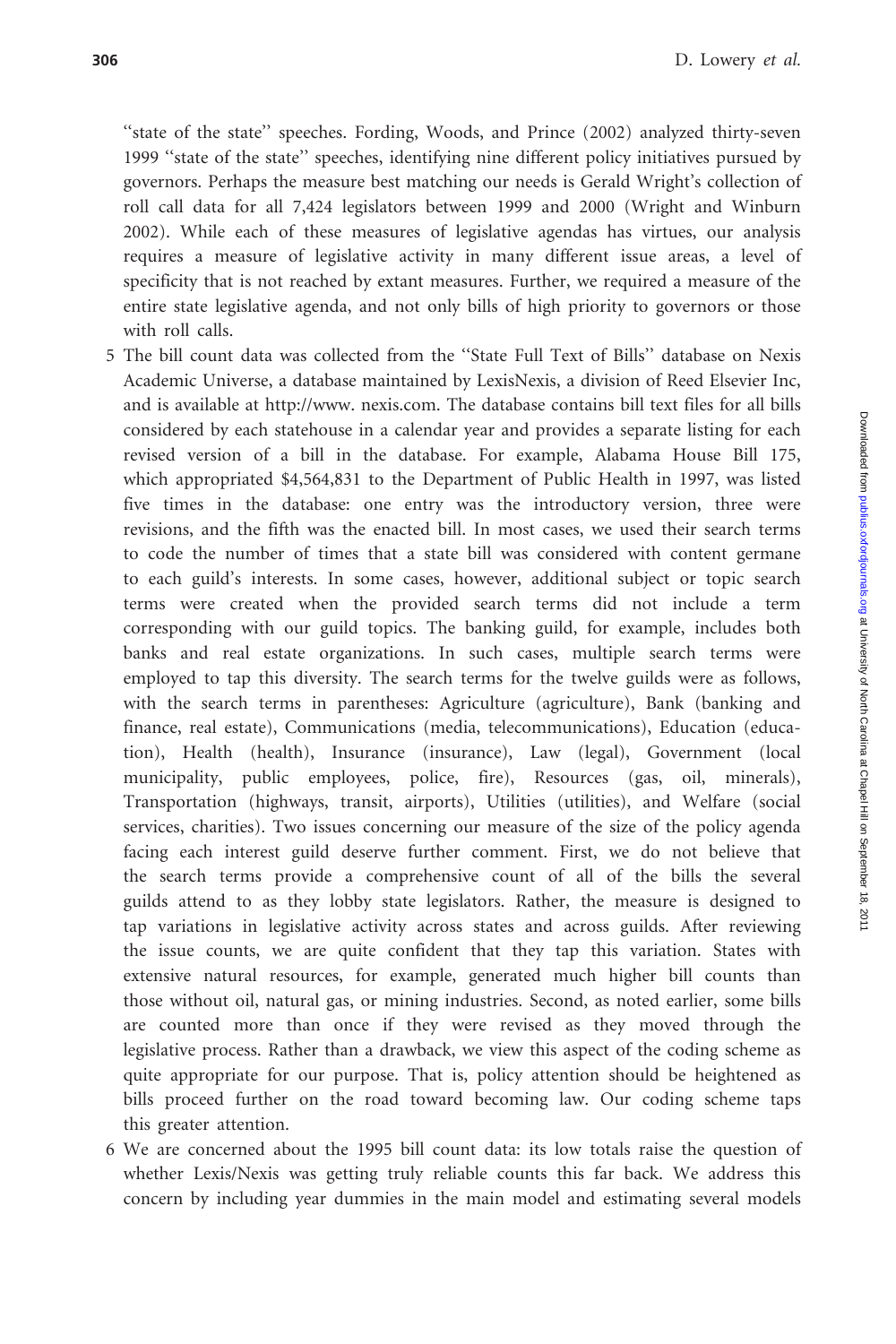excluding the suspect 1995 data. The problem also highlights, however, one of the difficulties in extending this analysis further in the past.

- 7 An alternative weight could be population. However, state population is correlated with GSP at the 0.99 level, which suggests that selection of one or another is an entirely arbitrary issue.
- 8 We also examined a number of models that, following Baumgartner, Gray, and Lowery (2009), interact each measure of state-level policy attention with a variable measuring whether the policy area involved considerable federal involvement with state policy through funding or regulation. These more extended set of results also failed to generate any evidence in support of our substantive hypotheses.
- 9 As noted earlier, the series of the dependent and independent variables do not fully overlap, which means that we necessarily lose one year's worth of cases if both the contemporaneous and lagged values of percentage change in state bills are included in one model.

# Acknowledgments

We appreciate the assistance of Galen Irwin in helping to facilitate our collaboration. F.R.B. acknowledges the support of National Science Foundation (grant # 0111611) for data collection and Bryan Jones for related research projects from which this article draws.

## References

- Baumgartner, Frank R., and Bryan D. Jones. 1993. Agendas and instability in American politics. Chicago: University of Chicago Press.
- Baumgartner, Frank R., Virginia Gray, and David Lowery. 2009. Federal policy activity and the mobilization of state lobbying organizations. Political Research Quarterly 62 (3): 552–567.
- Berkman, Michael B. 1993. The state roots of national politics: Congress and the tax agenda, 1978–1986. Pittsburgh: University of Pittsburgh Press.
- Boeckelman, Keith. 1992. The influence of states on Federal Policy adoptions. Policy Studies Journal 20 (3): 365–375.
- Bowling, Cynthia J., and Margaret R. Ferguson. 2001. Divided government, interest representation, and policy differences: Competing explanations of gridlock in the fifty states. Journal of Politics 63: 182–206.
- Bowling, Cindy J., and Deil S. Wright. 1998. Public administration in the fifty states: A half-century administrative revolution. State and Local Government Review 30 (1): 52–64.
- Daley, Dorothy M., and James C. Garand. 2005. Horizontal diffusion, vertical diffusion, and internal pressure in state environmental policymaking, 1989–1998. American Politics Research 33: 615–644.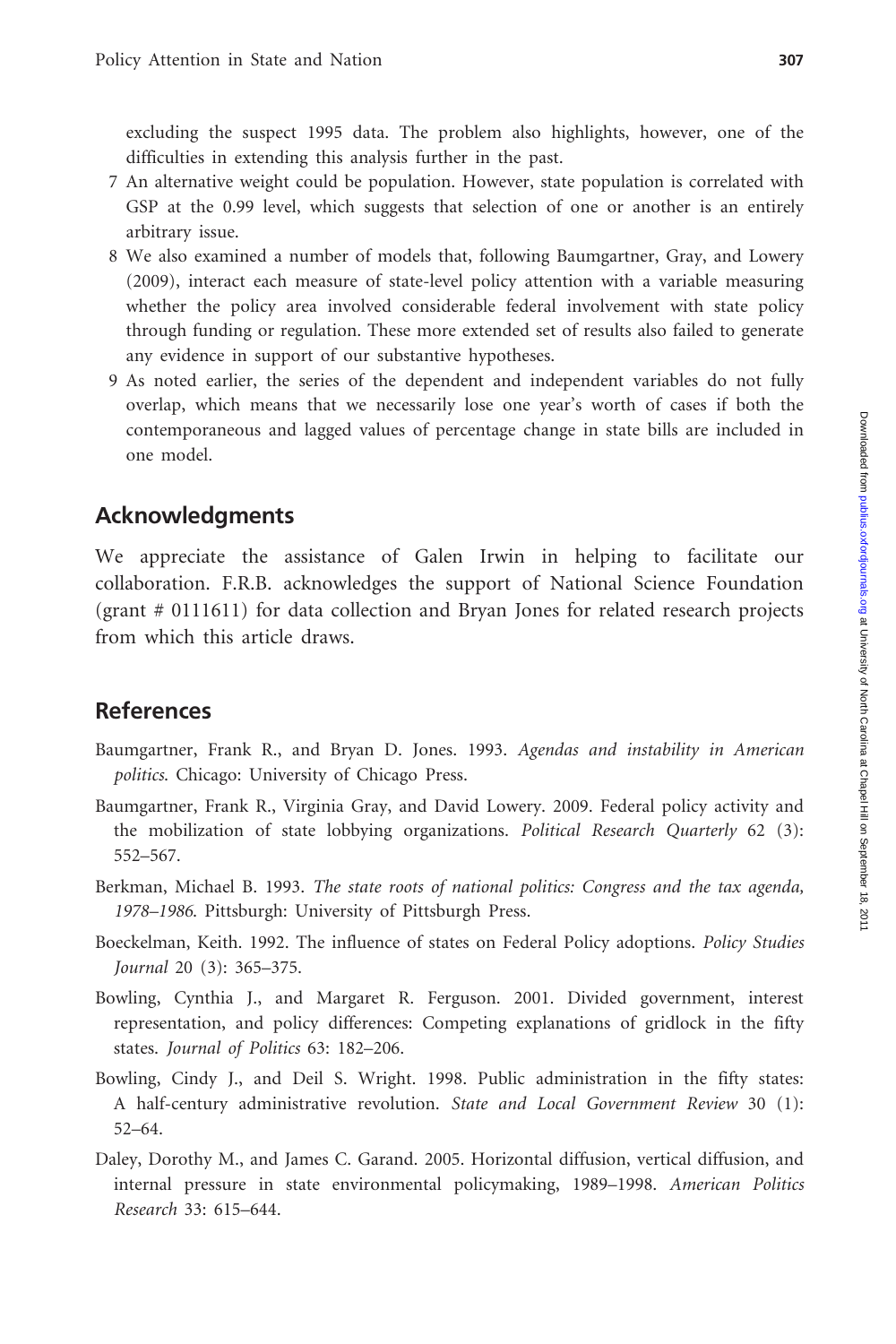- Davis, Gray. 2002. California takes on Air Pollution and Greenhouse Gases. Washington Post. July 22., p. A15.
- Derthick, Martha. 2002. Up in smoke: From legislation to litigation in tobacco politics. Washington, D.C.: CQ Press.
- Dinan, John. 2008. The state of American federalism 2007–2008: Resurgent state influence in the national policy process and continued state policy innovation. Publius: The Journal of Federalism 38 (3): 381–415.
- Erikson, Robert S., Gerald C. Wright, and John P. McIver. 1993. Statehouse democracy. Cambridge: Cambridge University Press.
- Erikson, Robert S., Michael B. MacKuen, and James A. Stimson. 2002. The macro polity. Cambridge: Cambridge University Press.
- Ferguson, Margaret Robertson. 1996. Gubernatorial policy leadership in the fifty states. Unpublished Dissertation, The University of North Carolina at Chapel Hill.
- Fording, Richard C., Neal D. Woods, and David Prince. 2002. Explaining Gubernatorial Success in State Legislatures. Presented at 2nd Annual Conference on State Politics and Policy: Legislatures and Representation in the United States, University of Wisconsin, Milwaukee, May 24–25.
- Gormley, William T. 2006. Money and mandates: The politics of intergovernmental conflict. Publius: The Journal of Federalism 36 (4): 532–540.
- Gray, Virginia, David Lowery, and Erik K. Godwin. 2007a. Public preferences and organized interests in health policy: State pharmacy assistance programs as innovations. Journal of Health Politics, Policy and Law 32 (1): 89–129.

———. 2007b. The politics of managed care: Explaining variations in state health maintenance organizations regulations. Journal of Health Politics, Policy and Law 32 (3): 457–495.

- Gray, Virginia, David Lowery, James Monogan, and Erik Godwin. 2010. Incrementing toward nowhere: Universal health care coverage in the states. Publius: The Journal of Federalism 40 (1): 82–113.
- Gray, Virginia, David Lowery, Matthew Fellowes, and Jennifer Anderson. 2005. Understanding the demand-side of lobbying: Interest system energy in the American states. American Politics Research 33: 404–434.
- Grodzins, Morton. 1966. The American system: A new view of government in the United States. Chicago: Rand McNally.
- Hecht, Stacey Hunter. 2001. Laboratories or Lighthouses: The States, The Federal Government, and Social Policy Innovation. PhD Dissertation, University of Minnesota.
- Jones, Bryan D., and Frank Baumgartner. 2005. The politics of attention: How governments prioritize problems. Chicago, IL: University of Chicago Press.
- Karch, Andrew. 2007. Democratic laboratories: Policy diffusion among the American states. Ann Arbor: University of Michigan Press.
- Krane, Dale. 2007. The middle tier in American federalism: State government policy activism during the Bush presidency. Publius: The Journal of Federalism 37 (3): 453–477.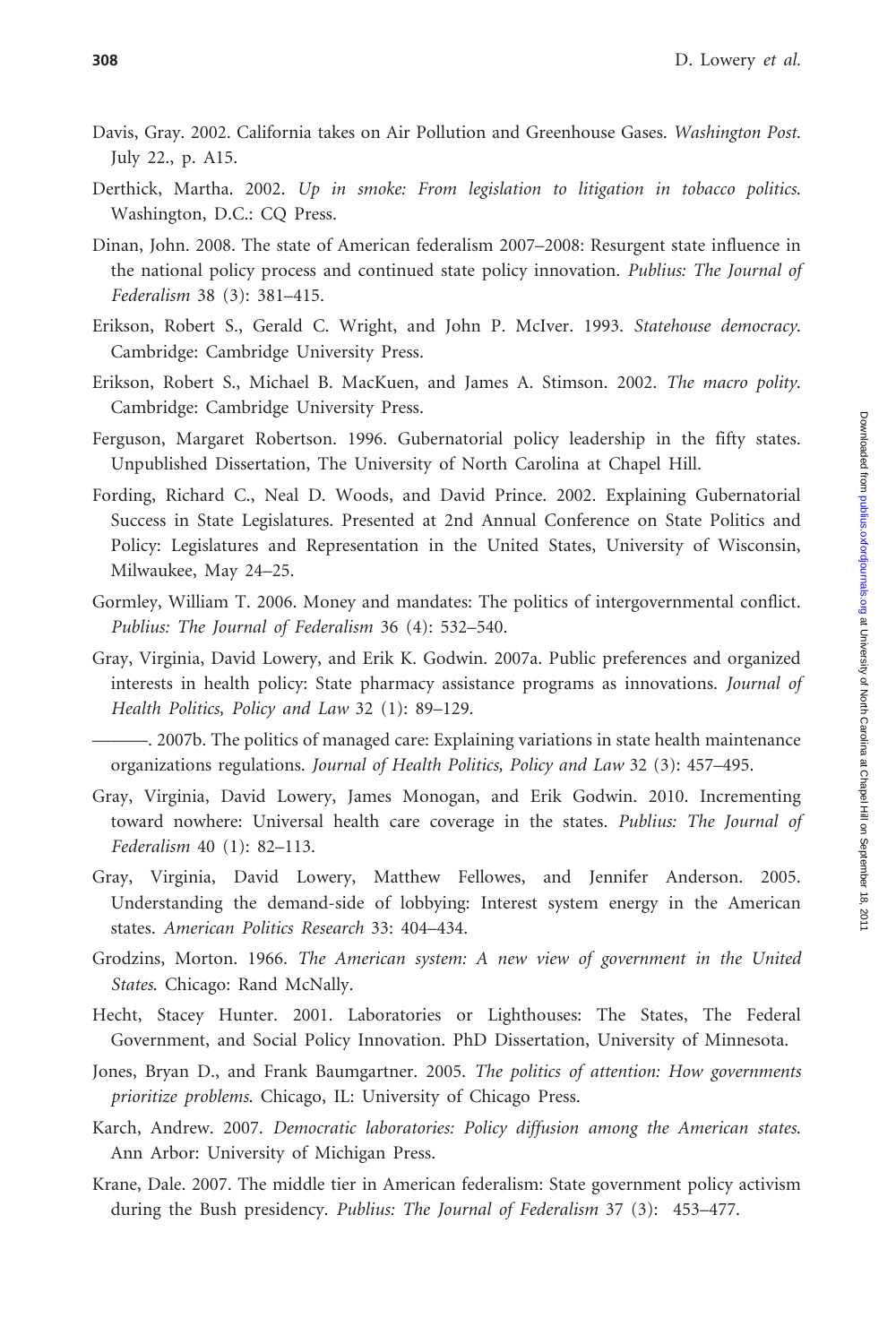- Lowery, David, Virginia Gray, and Matthew Fellowes. 2005. Organized interests and political extortion: A test of the Fetcher Bill hypothesis. Social Science Quarterly 86 (2): 368-385.
- Lowery, David, Virginia Gray, Matthew Fellowes, and Jennifer Anderson. 2004. Living in the moment: Lags, leads, and the link between legislative agendas and interest advocacy. Social Science Quarterly 85 (2): 463–477.
- Mintrom, Michael. 1997. Policy entrepreneurship and the diffusion of innovation. American Journal of Political Science 41: 738–770.
- Mossberger, Karen. 1999. State-Federal diffusion and policy learning: From enterprise zones to empowerment zones. Publius: The Journal of Federalism 29: 31–50.
- Nathan, Richard P. 1990. Federalism—The great 'compromise'. In The New American Political System, ed. Anthony King. 231–261. Washington, D.C.: AEI Press.
- National Conference of State Legislatures. 2009. State Laws Related to Immigrants and Immigration, January 1–June 30, 20092009.<http://www.ncsl.org/default.aspx?tabid>=18030 (accessed August 10, 2009).
- Peterson, Paul. 1995. The price of federalism. Washington, D.C.: Brookings Institution.
- Pickerill, J. Mitchell, and Paul Chen. 2007. Medical marijuana policy and the virtures of federalism. Publius: The Journal of Federalism 38 (1): 22–55.
- Rabinowitz, George, and Stuart Elaine Macdonald. 1989. A Directional Theory of Voting. American Political Science Review 83 (1): 93–121.
- Reeves, Mavis Mann. 1990. The states as polities: Reformed, reinvigorated, resourceful. Annals of the American Academy of Political and Social Science 509: 83–93.
- Shelly, Bryan. 2008. Rebels and their causes: State resistance to no child left behind. Publius: The Journal of Federalism 38 (3): 444–468.
- Shipan, Charles R., and Craig Volden. 2006. Bottom-up federalism: The diffusion of antismoking policies from U.S. cities to states. American Journal of Political Science 50: 825–843.
- Squire, Peverill. 1997. Another look at legislative professionalization and divided government in the states. Legislative Studies Quarterly 22 (3): 417–432.
- Tews, Kerstin, Per-Olof Busch, and Helge Jorgens. 2003. The diffusion of new environmental policy instruments. European Journal of Political Research 42: 569–600.
- Thompson, Frank J., and Courtney Burke. 2007. Executive federalism and medicaid demonstration waivers: Implications for policy and democratic process. Journal of Health Politics, Policy and Law 32 (6): 971–1004.
- Truman, David. 1951. The governmental process. New York: Alfred A. Knopf.
- Wawro, Gregory. 2000. Legislative entrepreneurship in the U.S. House of Representatives. Ann Arbor, Michigan: University of Michigan Press.
- Weissert, Carol S. 1991. Policy entrepreneurs, policy opportunists, and legislative effectiveness. American Politics Research 19: 262–274.